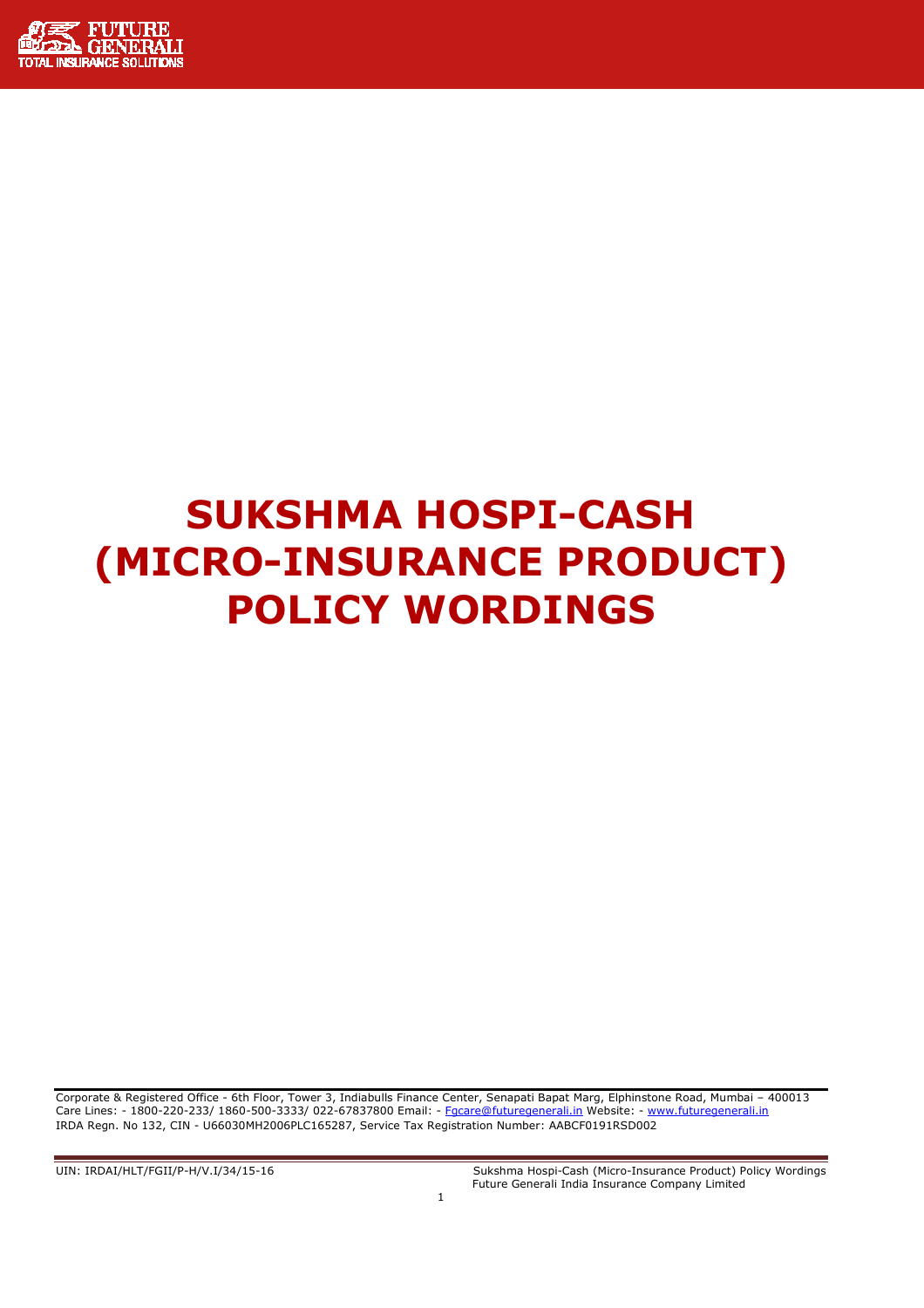

# CUSTOMER INFORMATION SHEET

Description is illustrative and not exhaustive

| S.NO           | <b>TITLE</b>              | <b>DESCRIPTION</b>                                                                                                                       |                                                                                                                                                                                                                          | <b>REFER TO POLICY</b><br><b>CLAUSE NUMBER</b> |  |  |
|----------------|---------------------------|------------------------------------------------------------------------------------------------------------------------------------------|--------------------------------------------------------------------------------------------------------------------------------------------------------------------------------------------------------------------------|------------------------------------------------|--|--|
| 1              | Product<br>Name           | Sukshma Hospi-Cash (Micro-Insurance Product)                                                                                             |                                                                                                                                                                                                                          |                                                |  |  |
| 2              | What am I<br>covered for: | Hospital admission longer than 24 hrs                                                                                                    |                                                                                                                                                                                                                          | Section A (15) and<br>Section B (I, II)        |  |  |
|                |                           | maximum of 5 days/ 10 days/ 15 days/ 20 days/ 25 days as per the schedule                                                                | Hospital Cash benefit for each continuous and completed period of 24 hours for a                                                                                                                                         | Section B (I)                                  |  |  |
|                |                           | 2 times benefit payable for ICU                                                                                                          |                                                                                                                                                                                                                          | Section B (II)                                 |  |  |
|                |                           | <b>Optional Benefits:</b>                                                                                                                |                                                                                                                                                                                                                          |                                                |  |  |
|                |                           | group                                                                                                                                    | a) Deductible - Discount will be available if any of the deductible type is opted by the                                                                                                                                 | Section B (III. a)                             |  |  |
|                |                           |                                                                                                                                          | b) Convalescence Benefit - A fixed amount towards convalescence for Hospitalisation<br>more than 10 consecutive days will be payable only once per Hospitalisation event.                                                | Section B (III. b)                             |  |  |
|                |                           | C)                                                                                                                                       | Maternity Benefit Expense Cover, with and without 9 months waiting period-This<br>benefit covers treatment taken in Hospital arising from or traceable to pregnancy,<br>child birth including normal/ caesarean section. |                                                |  |  |
|                |                           | signs and/or symptoms, prior to inception of first Policy                                                                                | d) Pre-Existing Disease Cover - Cover any condition, ailment or Injury or related<br>condition(s) for which Insured have been diagnosed, received medical treatment, had                                                 | Section B (III. d)                             |  |  |
| 3              | What are the              | Any hospital admission for investigative/ diagnostic purpose                                                                             |                                                                                                                                                                                                                          | Section C                                      |  |  |
|                | major                     | Infertility, External Congenital Anomaly and related Illness/ defect.                                                                    |                                                                                                                                                                                                                          | Section C                                      |  |  |
|                | exclusions in             | Non-allopathic medicine                                                                                                                  |                                                                                                                                                                                                                          | Section C                                      |  |  |
|                | the policy:               | Treatment outside India                                                                                                                  |                                                                                                                                                                                                                          | Section C                                      |  |  |
|                |                           | Circumcision, sex change treatment, Cosmetic treatment and plastic surgery                                                               |                                                                                                                                                                                                                          | Section C                                      |  |  |
|                |                           | Hospitalisation as a result of Injury                                                                                                    | Refractive error correction, dental treatment Surgery of any kind unless requiring                                                                                                                                       | Section C                                      |  |  |
|                |                           | Organ Donor Expenses                                                                                                                     |                                                                                                                                                                                                                          | Section C                                      |  |  |
|                |                           | Substance abuse, self-inflicted injuries, AIDS                                                                                           |                                                                                                                                                                                                                          | Section C                                      |  |  |
|                |                           | Hazardous sports, War                                                                                                                    |                                                                                                                                                                                                                          | Section C                                      |  |  |
|                |                           | clauses for the full listing)                                                                                                            | (Note: the above is a partial listing of the policy exclusions. Please refer to the policy                                                                                                                               |                                                |  |  |
| $\overline{4}$ | Waiting<br>Period         | accidents)                                                                                                                               | Initial waiting period: 30 days for all illnesses (not applicable on renewal or for                                                                                                                                      | Section C (5)                                  |  |  |
|                |                           | <b>Specific waiting periods:</b>                                                                                                         |                                                                                                                                                                                                                          |                                                |  |  |
|                |                           | and biliary systems, Surgery on ears/ tonsils/ adenoids                                                                                  | 12 months for any types of gastric or duodenal ulcers, stones in the urinary                                                                                                                                             | Section C (3)                                  |  |  |
|                |                           | 24 months for Cataract, Hernia etc<br>$\bullet$                                                                                          |                                                                                                                                                                                                                          | Section C (2)                                  |  |  |
|                |                           | 36 months for Joint Replacement Surgeries<br>$\bullet$                                                                                   |                                                                                                                                                                                                                          | Section C (4)                                  |  |  |
|                |                           |                                                                                                                                          | 9 months waiting period for Maternity Benefit Expense Cover if opted                                                                                                                                                     | Section B (III c.)                             |  |  |
|                |                           | Pre-existing diseases: Covered after 48 months                                                                                           |                                                                                                                                                                                                                          | Section $C(1)$                                 |  |  |
| 5              | Payout basis              | Benefit basis                                                                                                                            |                                                                                                                                                                                                                          | Section D (4)                                  |  |  |
| 6              | Cost Sharing              | Claim made under this Policy                                                                                                             | <b>Deductible</b> , if opted, of 1/2/3 day(s) shall be deducted in respect of each and every                                                                                                                             | Section E Schedule of<br>Benefits              |  |  |
| 7              | Renewal<br>Conditions     | The policy is renewable lifelong                                                                                                         |                                                                                                                                                                                                                          | Section $D(8)(a)$                              |  |  |
|                |                           | In case of renewal, grace period of 30 days is admissible                                                                                |                                                                                                                                                                                                                          | Section $D(8)(c)$                              |  |  |
| 8              | Renewal                   | <b>NA</b>                                                                                                                                |                                                                                                                                                                                                                          | <b>NA</b>                                      |  |  |
|                | <b>Benefits</b>           |                                                                                                                                          |                                                                                                                                                                                                                          |                                                |  |  |
| 9              | Cancellations             | fraud, moral hazard or misrepresentation or non-cooperation.                                                                             | We may cancel this Policy by giving You at least 15 days written notice on the grounds of                                                                                                                                | Section D (8)                                  |  |  |
|                |                           |                                                                                                                                          | You may cancel this insurance by giving Us at least 15 days written notice, and if no                                                                                                                                    | Section D (8)                                  |  |  |
|                |                           | claim has been made then We shall refund premium on short term rates for the<br>unexpired Policy Period as per the rates detailed below: |                                                                                                                                                                                                                          |                                                |  |  |
|                |                           | Period on risk                                                                                                                           | Rate of premium refunded                                                                                                                                                                                                 |                                                |  |  |
|                |                           | Up to one month                                                                                                                          | 75% of annual rate                                                                                                                                                                                                       |                                                |  |  |
|                |                           | Up to three months                                                                                                                       | 50% of annual rate                                                                                                                                                                                                       |                                                |  |  |
|                |                           | Up to six months                                                                                                                         | 25% of annual rate                                                                                                                                                                                                       |                                                |  |  |
|                |                           | Exceeding six months                                                                                                                     | Nil                                                                                                                                                                                                                      |                                                |  |  |
|                |                           |                                                                                                                                          | No refund of premium shall be due on cancellation if the Insured Person has made a                                                                                                                                       | Section D (8)                                  |  |  |
|                |                           | claim under this Policy                                                                                                                  |                                                                                                                                                                                                                          |                                                |  |  |

(LEGAL DISCLAIMER) NOTE: The information must be read in conjunction with the product brochure and policy document. In case of any conflict between the CIS and the policy document the terms and conditions mentioned in the policy document shall prevail

UIN: IRDAI/HLT/FGII/P-H/V.I/34/15-16 Sukshma Hospi-Cash (Micro-Insurance Product) Policy Wordings Future Generali India Insurance Company Limited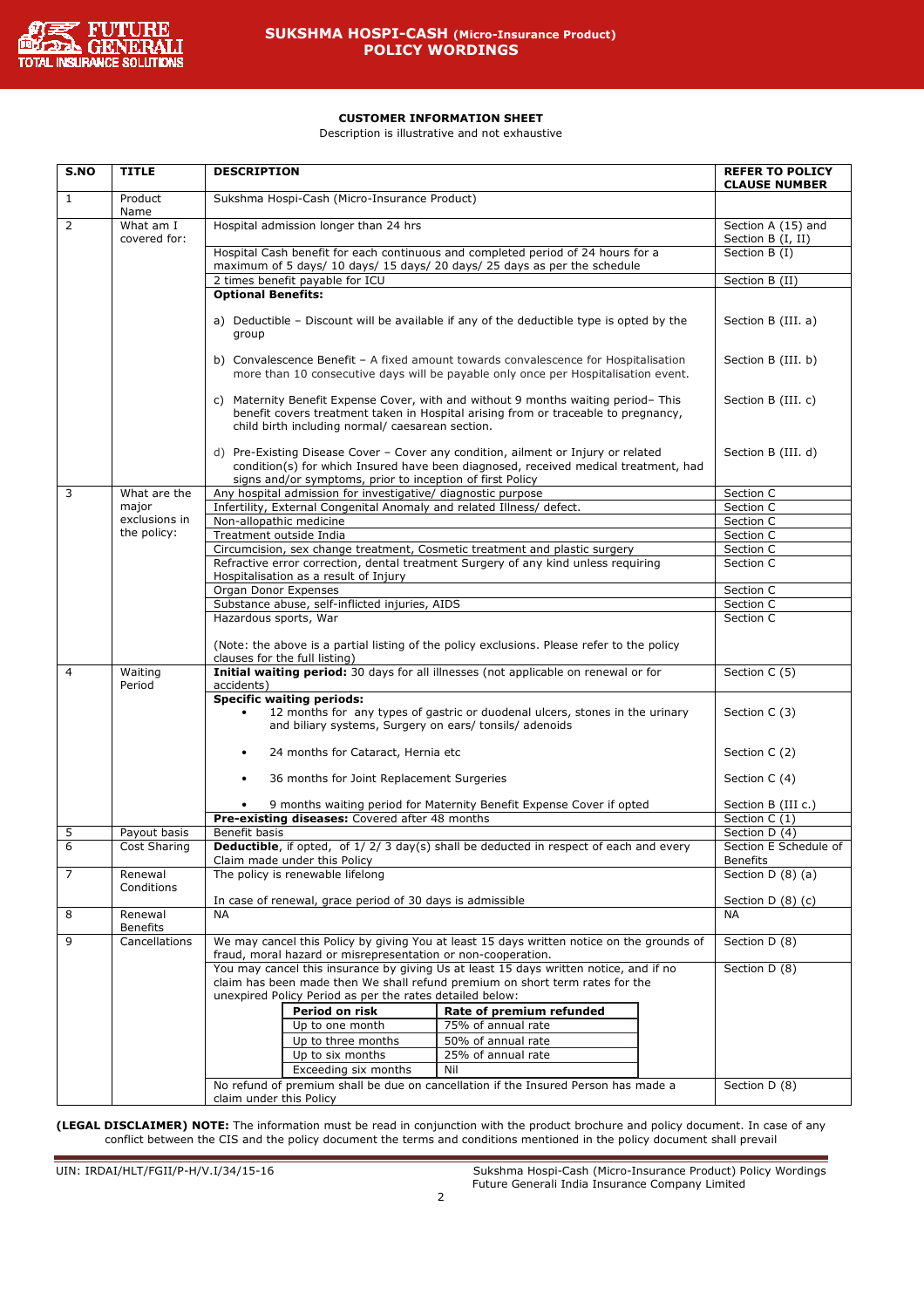

This Policy is issued to You based on Your Proposal to Us and Your payment of the premium. You are eligible to be covered under this Policy if Your age is between 6 months to 65 years with lifelong renewability. This Policy records the agreement between Us and sets out the terms of insurance and the obligations of each party.

#### A. DEFINITIONS

The following words or terms shall have the meaning ascribed to them wherever they appear in this **Policy**, and reference to the singular or to the masculine shall include references to the plural and to the female wherever the context so permits:

- 1. Accident is a sudden, unforeseen and involuntary event caused by external, visible and violent means.
- 2. Alternative treatments are forms of treatments other than treatment "Allopathy" or "modem medicine" and includes Ayurveda, Unani, Sidha and Homeopathy in the Indian context
- 3. Condition Precedent shall mean a Policy term or condition upon which the Insurer's liability under the Policy is conditional upon.
- Congenital Anomaly :Congenital Anomaly refers to a condition(s) which is present since birth, and which is abnormal with reference to form, structure or position
	- a. Internal Congenital Anomaly- Congenital Anomaly which is not in the visible and accessible parts of the body.

b. External Congenital Anomaly- Congenital Anomaly which is in the visible and accessible parts of the body.

- 5. Day care centre means any institution established for Day Care Treatment of Illness and / or injuries or a medical set -up within a Hospital and which has been registered with the local authorities, wherever applicable, and is under the supervision of a registered and qualified Medical Practitioner AND must comply with all minimum criteria as under:-
	- -has qualified nursing staff under its employment
	- -has qualified medical practitioner/s in charge
	- -has a fully equipped operation theatre of its own where surgical procedures are carried out
	- -maintains daily records of patients and will make these accessible to the Insurance company's authorized personnel.
- 6. Day Care Treatment refers to medical treatment, and/or Surgical Procedure which is:
	- i. undertaken under General or Local Anesthesia in a Hospital/Day care centre in less than 24 hrs because of technological advancement, and
	- ii. which would have otherwise required a **Hospitalisation** of more than 24 hours.

Treatment normally taken on an out-patient basis is not included in the scope of this definition.

- 7. Deductible is a cost-sharing requirement under a health insurance Policy that provides that the Insurer will not be liable for a specified rupee amount in case of indemnity policies and for a specified number of days/hours in case of Hospital cash policies which will apply before any benefits are payable by the Insurer. A Deductible does not reduce the sum insured.
- 8. Dental Treatment is treatment carried out by a dental practitioner including examinations, fillings (where appropriate), crowns, extractions and **Surgery** excluding any form of cosmetic surgery/implants.
- 9. Dependent child refers to a child (natural or legally adopted), who is financially dependent on the primary insured or proposer and does not have his / her independent sources of income.
- 10. Disclosure to information norm: The Policy shall be void and all premium paid hereon shall be forfeited to the Company, in the event of misrepresentation, mis-description or non-disclosure of any material fact
- 11. Family means and includes You, Your Spouse & Your dependent child/ children (up to a maximum of three children and up to the age of 25 years)
	- i. The maximum number of days of Hospitalisation as mentioned in the Schedule would float over all members of each Family under the Policy.
	- In the event of more than one Family member being hospitalised at the same time, the number of days each member has been hospitalised would be added, and the maximum allowable for the whole Family would be restricted to the number of days as mentioned in the Schedule (maximum number of days would float over the Family) under the Policy
- 12. Grace Period means the specified period of time immediately following the premium due date during which a payment can be made to renew or continue a Policy in force without loss of continuity benefits such as waiting periods and coverage of pre existing diseases. Coverage is not available for the period for which no premium is received
- 13. Hospital means any institution established for In-patient care and Day Care Treatment of Illness and/ or injuries and which has been registered as a **Hospital** with the local authorities under Clinical Establishments (Registration and Regulation) Act,2010 or under enactments specified under the **Schedule** of Section 56(1) of the said Act OR complies with all minimum criteria as under:
	- has qualified nursing staff under its employment round the clock;
	- í has at least 10 in-patient beds in towns having a population of less than 10,00,000 and at least 15 inpatient beds in all other places;
	- í has qualified medical practitioner(s) in charge round the clock;
	- has a fully equipped operation theatre of its own where surgical procedures are carried out;
	- í maintains daily records of patients and will make these accessible to the insurance company's authorized personnel
- 14. Hospitalisation means admission in a Hospital for a minimum period of 24 In patient Care consecutive hours except for specified procedures/ treatments, where such admission could be for a period of less than 24 consecutive hours.
- 15. Illness means a sickness or a disease or pathological condition leading to the impairment of normal physiological function which manifests itself during the **Policy** Period and requires medical treatment.
	- a) Acute Condition means a disease, illness or injury that is likely to respond quickly to treatment which aims to return the person to his or her state of health immediately before suffering the disease/ illness/injury which leads to full recovery

UIN: IRDAI/HLT/FGII/P-H/V.I/34/15-16 Sukshma Hospi-Cash (Micro-Insurance Product) Policy Wordings Future Generali India Insurance Company Limited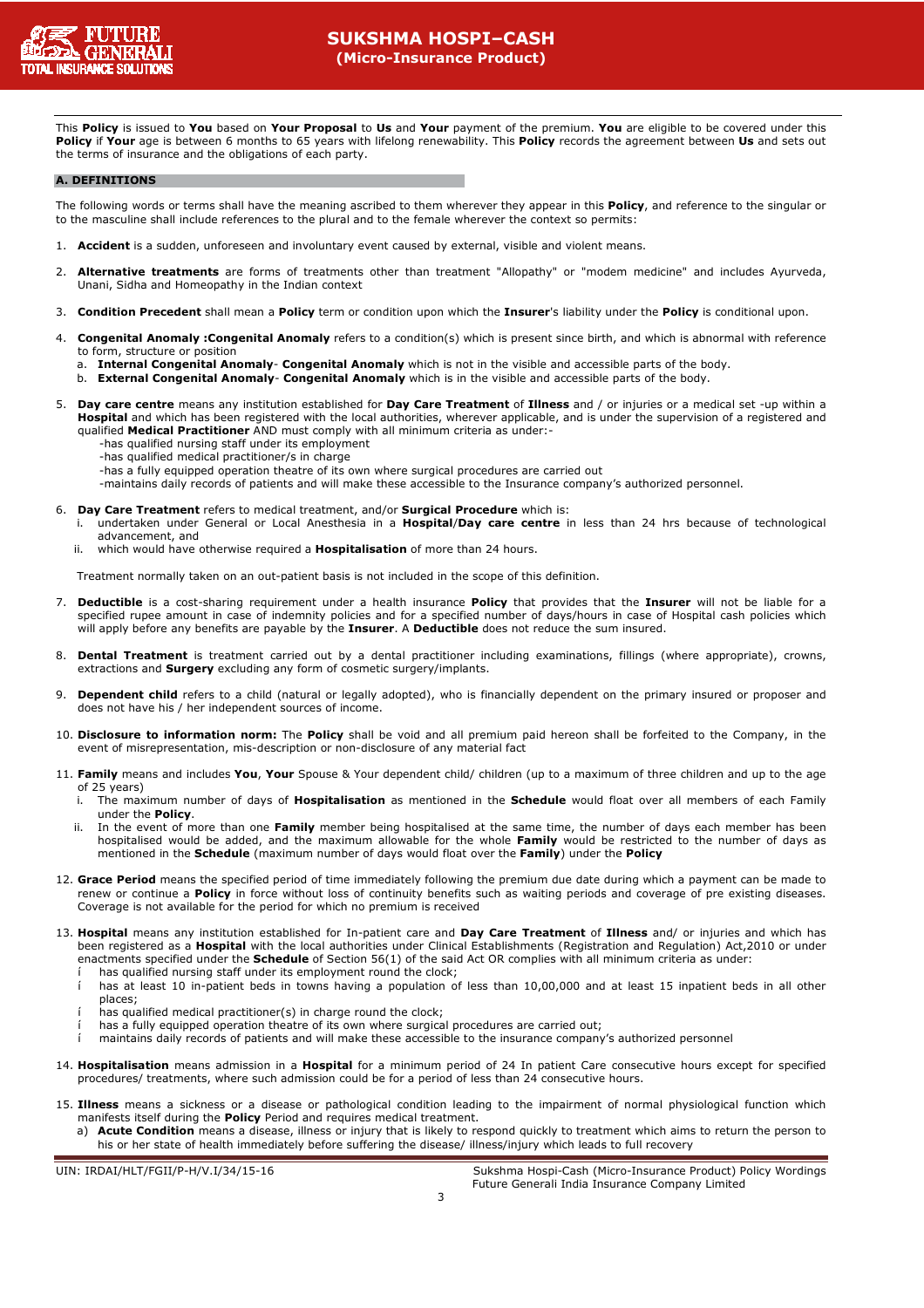- b) Chronic Condition means a disease, illness, or injury that has one or more of the following characteristics:
	- it needs ongoing or long-term monitoring through consultations, examinations, check-ups, and / or tests
		- it needs ongoing or long-term control or relief of symptoms
	- it requires your rehabilitation or for you to be specially trained to cope with it
	- it continues indefinitely
	- it comes back or is likely to come back
- 16. Intensive care unit means an identified section, ward or wing of a Hospital which is under the constant supervision of a dedicated medical practitioner(s), and which is specially equipped for the continuous monitoring and treatment of patients who are in a critical condition, or require life support facilities and where the level of care and supervision is considerably more sophisticated and intensive than in the ordinary and other wards.
- 17. Inpatient care means treatment for which the insured person has to stay in a Hospital for more than 24 hours for a covered event
- 18. Injury/ Bodily Injury means accidental physical bodily harm excluding Illness or disease solely and directly caused by external, violent and visible and evident means which is verified and certified by a Medical Practitioner.
- 19. Maternity expense shall include
	- a. medical treatment expenses traceable to childbirth (including complicated deliveries and caesarean sections incurred during Hospitalisation)
	- b. expenses towards lawful medical termination of pregnancy during the **Policy** period.
- 20. Medical Advice: Any consultation or advice from a Medical Practitioner including the issue of any prescription or repeat prescription
- 21. Medical Practitioner is a person who holds a valid registration from the Medical Council of any State or Medical Council of India or Council for Indian Medicine or for Homeopathy set up by the Government of India or a State Government and is thereby entitled to practice medicine within its jurisdiction; and is acting within the scope and jurisdiction of his licence. The registered practitioner should not be the insured or close Family members.
- 22. Policy means the complete documents consisting of the Proposal, Policy wording, Schedule and Endorsements and attachments if any.
- 23. Policy Period means the period between the commencement date and the expiry date specified in the Schedule and includes both the commencement date as well as the expiry date.
- 24. Portability means transfer by an individual health insurance policyholder (including Family cover) of the credit gained for Preexisting conditions and time-bound exclusions if he/she chooses to switch from one Insurer to another
- 25. Pre-existing Condition means any condition, ailment or Injury or related condition(s) for which You had signs or symptoms, and / or were diagnosed, and / or received Medical Advice / treatment within 48 months to prior to the first Policy issued by the Insurer.
- 26. Proposal means the application (Proposal) form for insurance cover submitted to Us along with all information which has enabled Us in considering whether and on what terms to offer this insurance
- 27. Renewal defines the terms on which the contract of insurance can be renewed on mutual consent with a provision of Grace Period for treating the Renewal continuous for the purpose of all waiting periods
- 28. Schedule means that portion of the Policy which sets out Your personal details, the type of insurance cover in force, the period and the sum insured. Any Annexure or Endorsement to the Schedule shall also be a part of the Schedule.
- 29. Surgery or Surgical Procedure means manual and/ or operative procedure(s) required for treatment of an Illness or Injury, correction of deformities and defects, diagnosis and cure of diseases, relief of suffering or prolongation of life, performed in a Hospital or **Day care centre** by a medical practitioner.
- 30. Unproven/Experimental treatment: Treatment including drug experimental therapy which is not based on established medical practice in India.

31. We, Our, Us, Insurer means Future Generali India Insurance Company Limited.

32. You, Your, Yourself means the Insured person shown in the Schedule.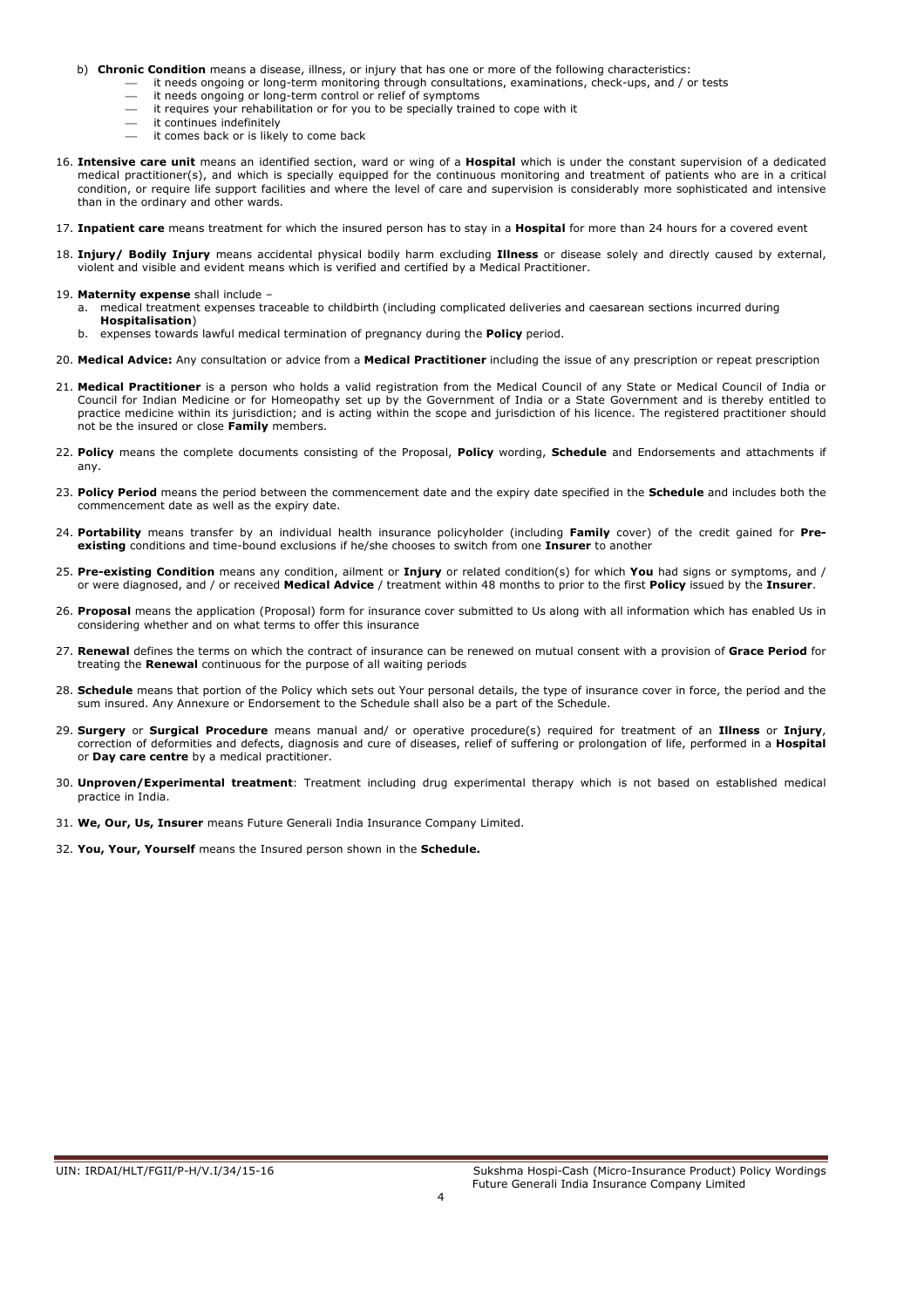# B. POLICY BENEFITS:

In the event of Injury/ Bodily Injury or Illness first occurring or manifesting itself during the Policy Period and causing the Insured's Hospitalisation for Inpatient care within the Policy Period, the Company will pay:

I. the Hospital Cash benefit for each continuous and completed period of 24 hours of Hospitalisation necessitated solely by reason of the said Accidental Bodily Injury or Sickness, for a maximum of 5 days/ 10 days/ 15 days/ 20 days/ 25 days as per the Schedule

OR

II. two times the Hospital Cash benefit for each continuous and completed period of 24 hours required to be spent by the Insured in the Intensive care unit of a Hospital, during any period of Hospitalisation necessitated solely by reason of the said Accidental Bodily Injury or Illness. The benefit would be limited for a maximum period as mentioned in the table below:

|                      |                     |                     | <b>Options</b>      |                   |                     |
|----------------------|---------------------|---------------------|---------------------|-------------------|---------------------|
|                      | 5 days              | 10 days             | 15 days             | 20 days           | 25 days             |
| <b>Daily</b>         | Maximum up to 5     | Maximum up to 10    | Maximum up to 15    | Maximum up to     | Maximum up to 25    |
| <b>Hospital Cash</b> | davs                | davs                | davs                | 20 davs           | davs                |
| Daily ICU            | Maximum up to 5     | Maximum up to 5     | Maximum up to 10    | Maximum up to     | Maximum up to 10    |
| <b>Cash Benefit</b>  | days for each       | days for each       | days for each       | 10 days for each  | days for each       |
|                      | hospitalization and | hospitalization and | hospitalization and | hospitalization   | hospitalization and |
|                      | maximum up to 5     | maximum up to       | maximum up to 10    | and maximum up    | maximum up to 20    |
|                      | days during the     | 10 days during      | days during the     | to 20 days during | days during the     |
|                      | policy period       | the policy period   | policy period       | the policy period | policy period       |

a) In case of Sec I and II the maximum benefits would however be restricted to 5 days/ 10 days/ 15 days/ 20 days/25 days as per the plan opted for each Hospitalisation or all Hospitalisations during the Policy period, for both sections individually or put together.

b) In case the Hospitalisation exceeds the maximum stipulated under Sec I as per the selected plan while adjudicating any claim the benefits under ICU would have precedence over non ICU Hospitalisation.

c) In case the Hospitalisation in ICU exceeds the per Hospitalisation maximum limit of 5 days/ 10 days (as per the plan opted) or the per Policy period limit of 5 days/ 10 days/ 20 days (as per the plan opted), the remaining period of Hospitalisation in ICU will be paid as per non ICU Hospitalisation benefits subject to the overall Policy maximum of 5 days/ 10 days/15 days/ 20 days/ 25 days.

# d) For Family Floater cover:

- The maximum number of days of **Hospitalisation** as mentioned in the **Schedule** would float over all members of each Family under the **Policy**
- In the event of more than one Family member being hospitalised at the same time, the number of days each member has been hospitalised would be added, and the maximum allowable for the whole Family would be restricted to the number of days as mentioned in the Schedule (maximum number of days would float over the Family) under the Policy
- e) An insured event shall be deemed to be a continuous and completed period of 24 hours as mentioned below:
	- a. continuous and completed period of minimum 12 hours of Day Care Treatment, or
	- b. continuous and completed period of minimum 24 hours of Hospitalisation (other than Day Care Treatment)

The hospitalization benefit should be uniform for all the members covered under Family Floater policy and/or Individual policy

# III. OPTIONAL BENEFITS:

The Company hereby agrees, subject to the terms, exclusions and conditions herein contained or otherwise expressed hereon, to extend the cover and include the following benefits on payment of additional premium, and reimburse the Insured Person (or his Nominee/ legal heir, as the case may be) a sum specified in the Schedule to this Policy in the manner indicated on occurrence of the following

Claims under the extensions mentioned hereunder shall be admissible only consequent to the admissibility of the claim under the corresponding benefits as mentioned in the Schedule.

# a. Deductible:

Our liability to pay each and every claim under any Benefit will be in excess of any Deductible applicable to that Benefit (if any) as specified in the **Schedule**.

Number of days stated in the Schedule shall be deducted in respect of each and every Claim made under this Policy.

Deductible will be applicable for each separate incident reported for claims payment, even though the claim may be registered under the same benefit more than once subject to the terms and conditions of the Policy

Discount will be available if any of the deductible type is opted by the Insured(s)

# b. Convalescence Benefit:

This is an optional cover which can be obtained on payment of additional premium for all the Insured Persons under the Policy. A fixed amount towards convalescence for Hospitalisation more than 10 consecutive days will be payable only once per Hospitalisation event. This benefit is payable only if there is an admissible claim under any of the daily benefits.

This benefit will be applicable for the following options: (i) 15 days (ii) 20 days (iii) 25 days.

The benefit will vary as per the plan opted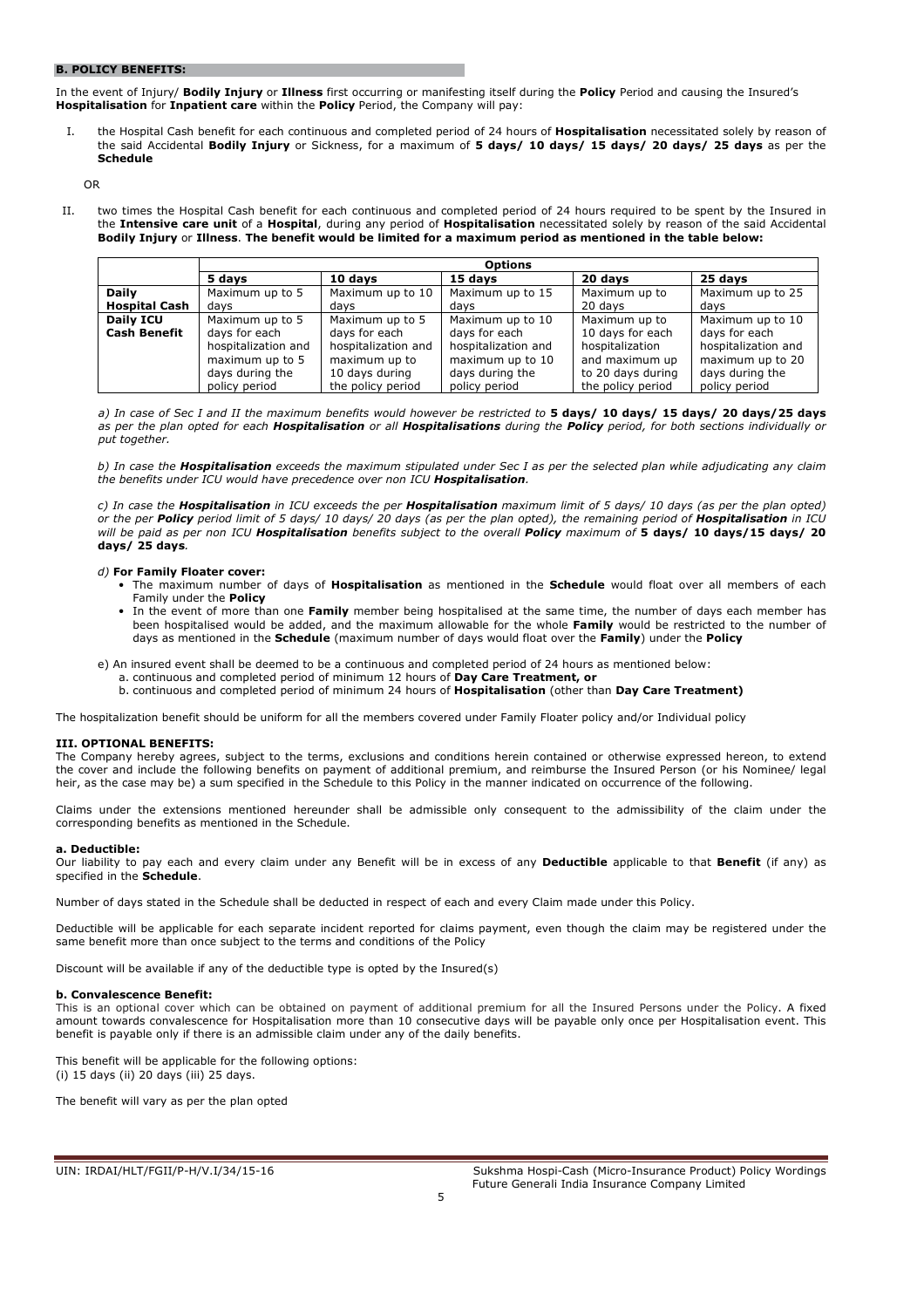# c. Maternity Benefit Expense Cover:

This is an optional cover which can be obtained on payment of additional premium for all the Insured Persons under the Policy. When Maternity Expenses Benefit is opted for in the policy, Exclusion C. 14 of the policy stands deleted. Option for Maternity Benefits has to be exercised at the inception of the policy period and no refund is allowable in case of Insured's cancellation of this option during currency of the policy.

Special conditions applicable to Maternity Expenses Benefit Extension:

This Hospital Cash Benefit is applicable for each continuous and completed period of 24 hours of Hospitalisation arising from or traceable to pregnancy, child birth including normal/ caesarean section, for a maximum of 5 days / 10 days / 15 days / 20 days/25 days as per the Schedule

These Benefits are admissible only if incurred in Hospital as in-patient in India.

Maternity Benefit cover will be available to females within age band of 0-45 years only

Maternity Benefit loading will be applicable to the corresponding female member only, if opted.

A waiting period of 9 months is applicable for payment of any claim related to normal delivery, caesarean section and complications of maternity (including and not limited to medical complications). The waiting period stands waived if additional premium is paid for the same.

- 1. Claim in respect of delivery for only first two children and/ or operations associated therewith will be considered in respect of any one Insured Person covered under the Policy or any renewal thereof. Those Insured Persons who are already having two or more living children will not be eligible for this benefit. In case the first delivery is a twin (more than 1 child) delivery, then the second delivery will not be covered.
- 2. Pre-natal and post natal expenses including expenses for the new born baby are not covered.

#### d. Pre-existing Disease Cover:

This is an optional cover which can be obtained on payment of additional premium for all the Insured Persons under the Policy.

Pre-existing disease loading will be applicable to the corresponding family member only.

When Pre-Existing Disease Cover is opted for in the policy, Exclusion, Section C.1 of the Policy stands deleted.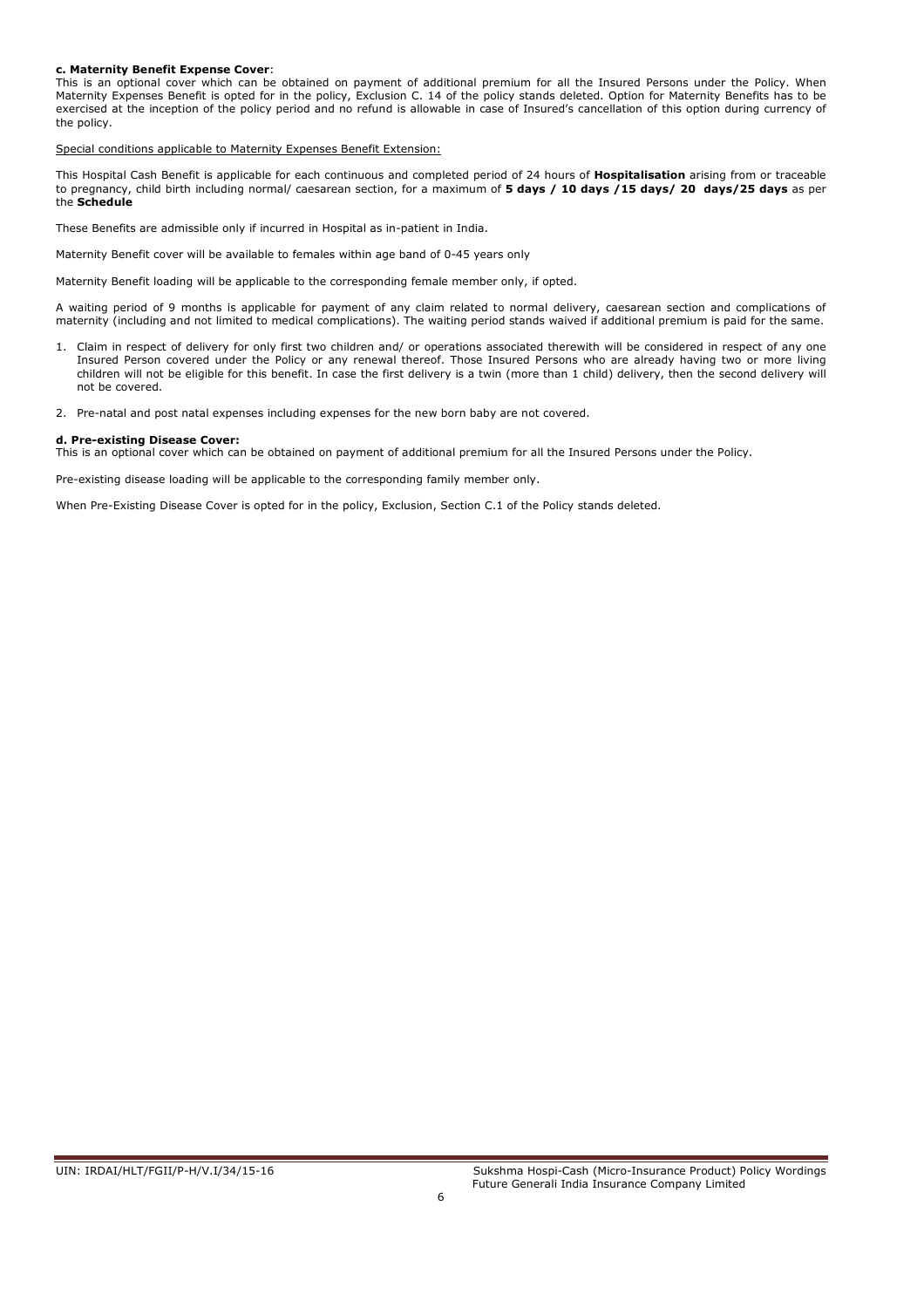#### C. EXCLUSIONS

We will not pay for any expenses incurred by You in respect of claims arising out of or howsoever related to any of the following:

1 Benefits will not be available for Any condition, ailment or *Injury* or related condition(s) for which You have been diagnosed, received medical treatment, had signs and/or symptoms, prior to inception of Your first Policy, until 48 consecutive months have elapsed, after the date of inception of the first **Policy** with Us.

This Exclusion shall cease to apply if You have maintained the Policy with Us for a continuous period of 48 months, without break from the date of Your first Sukshma Hospi-Cash Policy with Us.

The period of this exclusion would stand reduced if this **Policy** is a continuous **Renewal** of an earlier Hospital cash/Daily allowance Policy of another Insurer and has been ported as per the portability regulations of the IRDAI. The period of exclusion would stand reduced by the period of continuous existence of the earlier Policy with another Insurer of which this Policy is a Renewal.

2 Without derogation from the above point no. (1), any Hospitalisation during the first consecutive 24 months during which You have the benefit of a Health Insurance Policy with Us in connection with cataracts, benign prostatic hypertrophy, hernia of all types, hydrocele, all types of sinuses, fistulae, hemorrhoids, fissure in ano, dysfunctional uterine bleeding, fibromyoma, endometriosis, hysterectomy, all internal or external tumors/ cysts/ nodules/ polyps of any kind including breast lumps (except malignant conditions), Surgery for prolapsed inter vertebral disc unless arising from Accident, Surgery of varicose veins, varicose ulcers and Congenital internal Illness/disease.

This exclusion Period shall apply for a continuous Period of 48 months from the date of Your first Sukshma Hospi-Cash Policy with Us if the above referred Illness were present at the time of commencement of the Policy and if You had declared or were aware of such Illness at the time of proposing the Policy for the first time.

The period of this exclusion would stand reduced if this Policy is a continuous Renewal of an earlier Hospital cash/ Daily allowance Policy of another Insurer and has been ported as per the portability regulations of the IRDAI. The period of exclusion would stand reduced by the period of continuous existence of the earlier Policy with another Insurer of which this Policy is a Renewal.

Without derogation from the above point No.(1), any Hospitalisation during the first 12 months during which You have the benefit of a Health Insurance Policy with Us in connection with any types of gastric or duodenal ulcers, stones in the urinary and biliary systems, Surgery on ears/ tonsils/ adenoids.

This exclusion period shall apply for a continuous period of 48 months from the date of Your first Sukshma Hospi-Cash Policy with Us if the above referred Illness were present at the time of commencement of the Policy and if You had declared or were aware of such **Illness** at the time of proposing the **Policy** for the first time.

The period of this exclusion would stand reduced if this **Policy** is a continuous **Renewal** of an earlier Hospital cash / Daily allowance Policy of another Insurer and has been ported as per the portability regulations of the IRDAI. The period of exclusion would stand reduced by the period of continuous existence of the earlier Policy with another Insurer of which this Policy is a Renewal.

4 Hospitalisation during the first consecutive 36 months during which You have the benefit of the Policy with Us in connection with joint replacement Surgery due to degenerative condition, Age related osteoarthritis and Osteoporosis unless such joint replacement Surgery is necessitated by accidental Bodily Injury.

This exclusion period shall apply for a continuous period of 48 months from the date of Your first Sukshma Hospi-Cash Policy with Us if the above referred Illness were present at the time of commencement of the Policy and if You had declared or were aware of such **Illness** at the time of proposing the **Policy** for the first time.

The period of this exclusion would stand reduced if this Policy is a continuous Renewal of an earlier Hospital cash/Daily allowance Policy of another Insurer and has been ported as per the portability regulations of the IRDAI. The period of exclusion would stand reduced by the period of continuous existence of the earlier Policy with another Insurer of which this Policy is a Renewal.

- 5 Hospitalisation for any Illness diagnosed within 30 days, of the commencement of the Policy Period except those incurred as a result of Injury.
- 6 Injury or Disease directly or indirectly caused by or arising from or attributable to War, Invasion, Act of Foreign Enemy, War like operations (whether war be declared or not).
- 7 Circumcision unless necessary for treatment of a disease not excluded hereunder or as may be necessitated due to an Accident.
- 8 Vaccination (unless post bite) inoculation, cosmetic treatments (for change of life or cosmetic or aesthetic treatment of any description), plastic **Surgery** other than as may be necessitated due to an **Accident** or as a part of any Illness, refractive error corrective procedures, *Unproven/ Experimental treatment*, investigational or unproven procedures or treatments, devices and pharmacological regimens of any description.
- **Dental Treatment or Surgery** of any kind unless requiring **Hospitalisation** as a result of Injury.
- 10 The treatment of obesity (including morbid obesity) and other weight control programs, services and supplies.
- 11 **Hospitalisation** towards treatment of **Illness**/ disease/ condition arising out of abuse of alcohol, substance or drugs.
- 12 Hospitalisation for General debility, "Run-down" condition or rest cure, sexually transmitted disease, intentional self-Injury.
- 13 Hospitalisation for Invitro fertilization (IVF), Gamete intrafallopian transfer (GIFT) procedures, and zygote intrafallopian transfer (ZIFT) procedures, and any related prescription medication treatment; embryo transport; donor ovum and semen, voluntary medical termination of pregnancy; any treatment related to infertility and sterilization.
- 14 Maternity expense for Hospitalisation or treatment arising from or traceable to pregnancy, childbirth, miscarriage, abortion or complications of any of this, including caesarian section. However, this exclusion will not apply to abdominal operation for extra uterine pregnancy (Ectopic Pregnancy).

UIN: IRDAI/HLT/FGII/P-H/V.I/34/15-16 Sukshma Hospi-Cash (Micro-Insurance Product) Policy Wordings Future Generali India Insurance Company Limited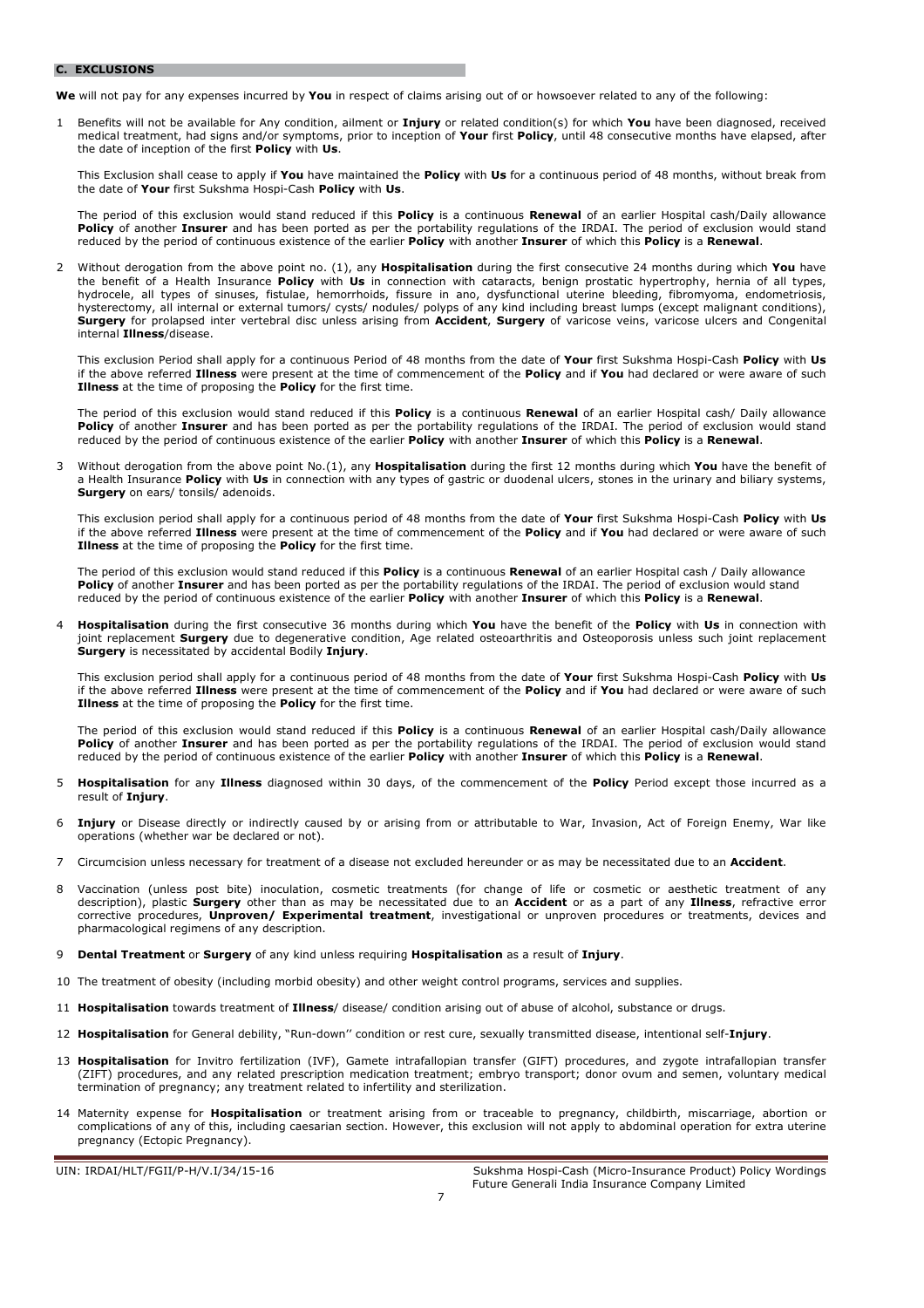- 15 Hospitalisation arising out of any condition directly or indirectly caused to or associated with Human T-Cell Lymphtropic Virus type III (HTLB-III) or Lymphadenopathy Associated Virus (LAV) or Human 5 Immunodeficiency Virus or the Mutants Derivative or Variations Deficiency Syndrome or any Syndrome or condition of a similar kind commonly referred to as AIDS.
- 16 Congenital external *Illness*/disease/defect anomaly.
- 17 Hospitalisation primarily for diagnostic, X-ray or laboratory examinations not consistent with or incidental to the diagnosis and treatment of the positive existence or presence of any ailment, sickness or Injury, for which confinement is required at a Hospital.
- 18 Injury or Disease directly or indirectly caused by or contributed to by nuclear weapons/materials.
- 19 Costs incurred on all methods of treatment including Alternative treatments other than Allopathy.
- 20 Genetic disorders and stem cell implantation/surgery/storage.
- 21 Any Hospitalisation arising from Insured's participation in any hazardous activity including but not limited to scuba diving, motor racing, parachuting, hang gliding, and rock or mountain climbing.
- 22 Any treatment received in convalescent home, health hydro, nature care clinic or similar establishments.
- 23 Hormone replacement therapy, Sex change or treatment which results from or is in any way related to sex change.
- 24 Any treatment including **Surgery** to remove organs from the donor in case of a transplant surgery.
- 25 Hospitalisation for any mental Illness or psychiatric Illness.
- 26 Any Hospitalisation received out of India.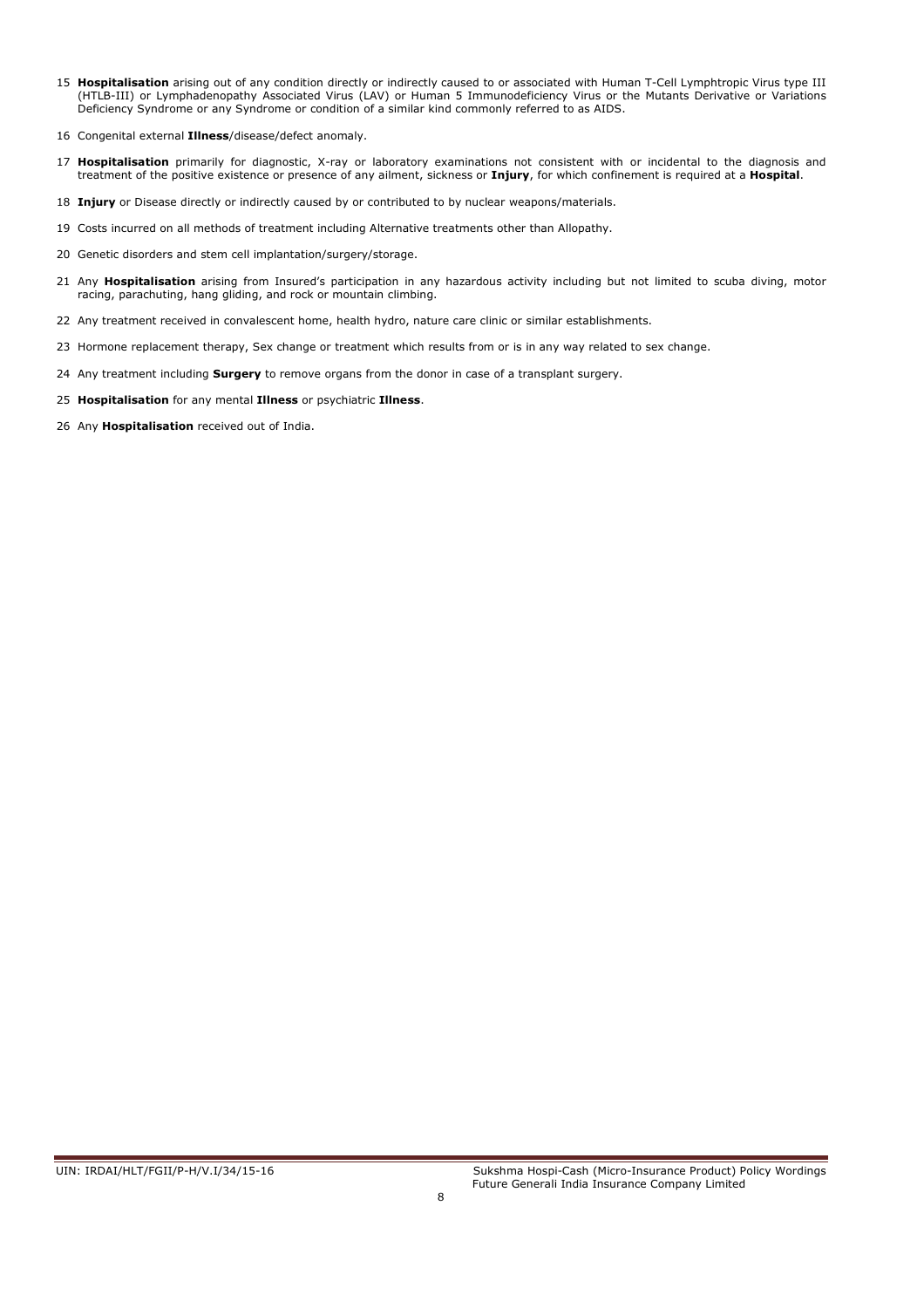# D. CONDITIONS

# 1 Due Care

Where this Policy requires You to do or not to do something, then the complete satisfaction of that requirement by You or someone claiming on Your behalf is a precondition to any obligation under this Policy. If You or someone claiming on Your behalf fails to completely satisfy that requirement, then We may refuse to consider Your claim. You will cooperate with Us at all times.

#### 2 Insured

Only those persons named, as the Insured in the Schedule shall be covered under this Policy. The details of the Insured are as provided by You. A person may be added as an insured during the Policy Period after his application has been accepted by Us, an additional premium has been paid and Our agreement to extend cover has been indicated by it, issuing an endorsement confirming the addition of such person as an Insured. Cover under this **Policy** shall be withdrawn from any Insured upon that Insured giving 14 days written notice to be received by Us.

#### 3 Communications

- a) Any communication meant for Us must be in writing and be delivered to Our address shown in the Schedule. Any communication meant for You will be sent by Us to Your address shown in the Schedule.
- b) All notifications and declarations for Us must be in writing and sent to the address specified in the Schedule. Agents are not authorized to receive notices and declarations on Our behalf.
- c) You must notify Us of any change in address.

#### **Claims Procedure**

If You meet with any accidental Bodily Injury or suffer an Illness/ sickness that may result in a claim, then as a Condition Precedent to Our liability, You must comply with the following:

- a) You or someone claiming on Your behalf must inform Us in writing immediately, and in any event within 48 hours of hospitalisation. You must immediately consult a Medical Practitioner and follow the Medical Advice and treatment that he recommends.
- b) You must take reasonable steps or measures to minimise the quantum of any claim that may be made under this Policy.
- c) You shall expeditiously provide the Company with any and all information and documentation in respect of the Hospitalisation. The claim and/ Our liability hereunder that may be requested, and You shall submit Yourself for examination by the Company's medical advisors as often as may be considered necessary by Us. The cost of such medical examination will be borne by Us.
- d) You or someone claiming on Your behalf must promptly and in any event within 30 days of discharge from a Hospital give Us the documentation (written details of the quantum of any claim along with certified copies of discharge card, **Hospital** bill and receipt) and other information if We ask for, to investigate the claim or Our obligation to make payment for it.
- e) In the event of the death of the insured person, nominee claiming on his/ her behalf must inform Us in writing immediately and send Us a copy of the post mortem report (if any) within 14 days.
- f) Mandatory necessary documents required to process claim are
	- i. Completely filled Sukshma Hospital Cash Policy Claim form (original)
	- ii. Discharge certificate/ card containing all the relevant details from Hospital (photocopy)
	- iii. Final **Hospital** bill with receipt (photocopy)
	- iv. All reports and prescriptions (photocopy)
	- v. First Prescription / Consultation Letter from your Doctor
	- vi. Original Money Receipt duly signed with a Revenue Stamp
	- vii. Copy of Proposer/Employee Photo ID Proof & Address Proof
- g) The periods for intimation or submission of any documents as stipulated under (d) and (e) will be waived in case of any hardships being faced by the insured or his representative which is supported by some documentation.
- h) On receipt of claim documents as mentioned above or any other relevant document as required by the company from You, We shall assess the admissibility of claim as per Policy terms and conditions. Upon satisfactory completion of assessment and admission of claim, the Company will make the payment of benefit as per the contract. In case if the claim is repudiated, We will inform the claimant about the same in writing with reason for repudiation.

# **5 Settlement of Claims**<br>i. **Our** doctors wil

- Our doctors will scrutinize the claims and flag the claim as settled/ Rejected/ Pending within the period of 30 days of the receipt of the last 'necessary' documents.
- ii. Settled claims will be forwarded for payment.
- iii. Pending claims will be asked for submission of incomplete documents.
- iv. Rejected claims will be informed to the Insured Person in writing with reason for rejection.
- v. In the cases of delay in the payment of a settled claim beyond the period of 30 days of the receipt of last Mandatory necessary document, We shall be liable to pay interest at a rate which is 2% above the bank rate prevalent at the beginning of the financial year.

# 6 Basis of claims payment

- a) If You suffer a relapse within 45 days of the date when You last obtained medical treatment or consulted a Medical Practitioner and for which a claim has been made, then such relapse shall be deemed to be part of the same claim.
- b) If the claim event falls within two **Policy** periods, the claims shall be paid taking into consideration the available sum insured in the two Policy periods, including the Deductibles for each Policy period. Such eligible claim amount to be payable to the insured shall be reduced to the extent of premium to be received for the Renewal/due date of premium of health insurance Policy, if not received earlier.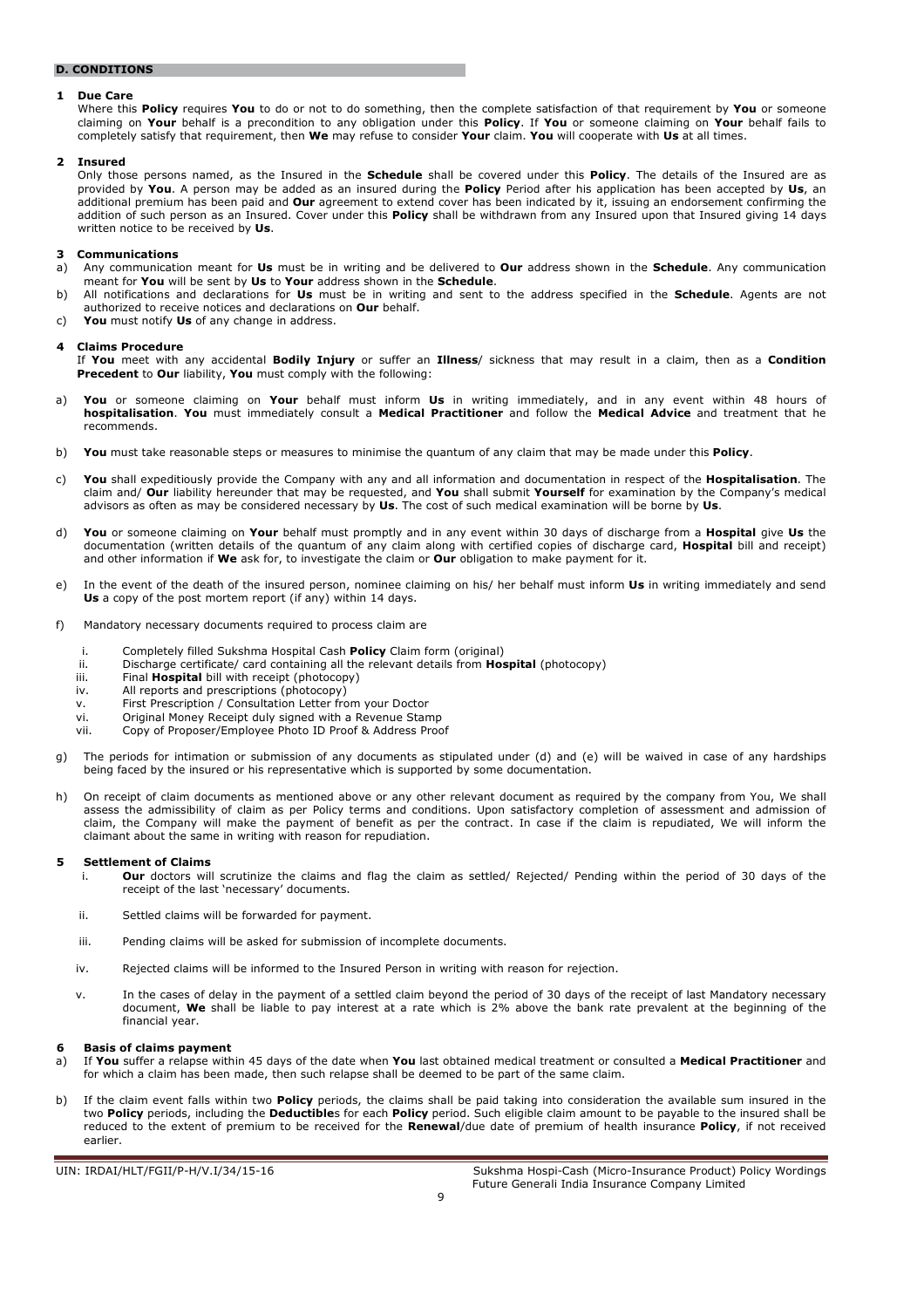- c) We shall make payment in India in Indian Rupees only.
- d) The Company shall only make payment under this **Policy** to the Insured or in the event of death or total incapacitation of the Insured to the Proposer/ Nominee. Any payment made in good faith by the Company as aforesaid shall operate as a complete and final discharge of the Company's liability to make payment under this **Policy** for such claim.
- e) An insured event shall be deemed to be a continuous and completed period of 24 hours as mentioned below
	- a) continuous and completed period of minimum  $\overline{12}$  hours of **Day Care Treatment, or** b) continuous and completed period of minimum 24 hours of **Hospitalisation** (other the
		- continuous and completed period of minimum 24 hours of **Hospitalisation** (other than **Day Care Treatment)**.
- f) Deductible will be applicable for each separate incident reported for claims payment, even though the claim may be registered under the same benefit more than once subject to the terms and conditions of the Policy

#### g) For Family Floater cover:

- The maximum number of days of Hospitalisation as mentioned in the Schedule would float over all members of each Family under the Policy
- In the event of more than one Family member being hospitalised at the same time, the number of days each member has been hospitalised would be added, and the maximum allowable for the whole Family would be restricted to the number of days as mentioned in the **Schedule** (maximum number of days would float over the Family) under the Policy

#### 7 Fraud

If You or any of Your Family member make or progress any claim knowing it to be false or fraudulent in any way, then this Policy will be void and all claims or payments due under it shall be lost and the premium paid shall become forfeited.

#### **Renewal & Cancellation**

Your Policy shall be renewable lifelong except on grounds of fraud, moral hazard or misrepresentation or non-cooperation by the insured.

- b. This Policy may be renewed every year and in such event, the Renewal premium shall be paid to Us on or before the date of expiry of the Policy or of the subsequent Renewal thereof.
- c. In case of Our own Renewal a Grace Period of 30 days is permissible and the Policy will be considered as continuous for the purpose of two year waiting period/ three year waiting period/ four year waiting period. Any Hospitalisation as a result of Accident/ disease contracted during the break period will not be admissible under the Policy.
- d. We may cancel this insurance by giving You at least 15 days written notice, and if no claim has been made then We shall refund a pro-rata premium for the unexpired Policy Period.
- e. You may cancel this insurance by giving Us at least 15 days written notice, and if no claim has been made then We shall refund premium on short term rates for the unexpired Policy Period as per the rates detailed below.

| Period on risk       | Rate of premium refunded |  |  |  |
|----------------------|--------------------------|--|--|--|
| Up to one month      | 75% of annual rate       |  |  |  |
| Up to three months   | 50% of annual rate       |  |  |  |
| Up to six months     | 25% of annual rate       |  |  |  |
| Exceeding six months | Nil                      |  |  |  |

- f. For Family floater policies, in the event of the death of any of the insured members, the cover ceases to exist for that insured and the remaining members would continue to have the coverage until the end of the policy period
- g. The brochure/ prospectus mentions the premiums as per the age slabs/ Sum Insured and the same would be charged as per the completed age at every Renewal. The premiums as shown in the brochure/ prospectus are subject to revision as and when approved by the regulator. However such revised premiums would be applicable only from subsequent Renewals and with due notice whenever implemented.
- h. Any change in benefit or premium will be done with the approval of the Insurance Regulatory and Development Authority of India, IRDAI and will be intimated to You at least 3 months in advance. In the likelihood of this policy being withdrawn in future, we will intimate you about the same 3 months prior to expiry of the policy. You will have the option to migrate to similar health insurance policy available with us at the time of renewal with all the accrued continuity benefits such as waiver of waiting period etc. provided the policy has been maintained without a break as per portability guidelines issued by IRDAI.
- i. We will not apply any additional loading on your policy premium at renewal based on claim experience
- j. The premium rates or loadings for the product would not be changed without approval from Authority.
- k. If any Dependent Child has completed 25 years at the time of Renewal, then such Insured Person can be covered under a separate policy. The continuity benefits will be passed on to the separate policy taken by such Insured Person

# 9 Free Look Period

- a. The insured will be allowed a period of at least 15 days from the date of receipt of the Policy to review the terms and conditions of the **Policy** and to return the same if not acceptable.
- b. If the insured has not made any claim during the free look period, the insured shall be entitled to-
- i. A refund of the premium paid less any expenses incurred by the Insurer on medical examination of the insured persons and the stamp duty charges or;
- ii. Where the risk has already commenced and the option of return of the **Policy** is exercised by the policyholder, a deduction towards the proportionate risk premium for period on cover or;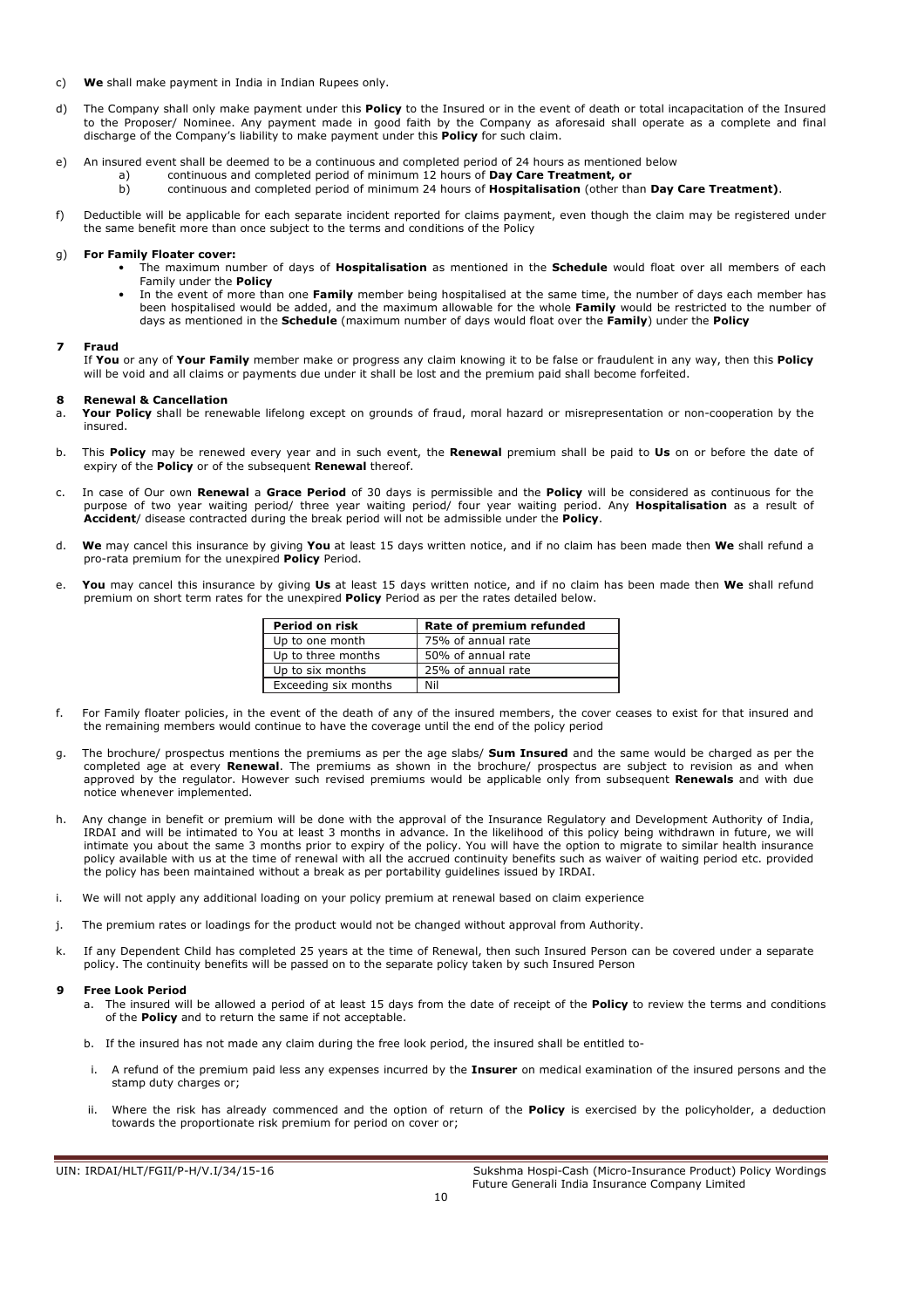iii. Where only a part of the risk has commenced, such proportionate risk premium commensurate with the risk covered during such period.

# 10 Portability

- i. Portability will be granted to policy holders as per Portability guidelines of the IRDAI
- ii. We will not be liable to offer Portability if policyholder fails to approach Us at least 45 days before the premium Renewal date.
- iii. Where the outcome of acceptance of Portability is still awaited from Us on the date of Renewal the existing policyholder should extend his existing Policy with the existing Insurer on a short period basis as per the Portability guidelines.
- iv. Portability will be allowed for all individual Hospital Cash policies (Daily Benefit policies) issued by non-life insurance companies and/or standalone health insurance companies including family floater policies
- v. Individual members, including the Family members covered under Sukshma Hospi-Cash (Group) policy of Future Generali India Insurance Company shall have the right to migrate from such a group Policy to an individual Future Hospi Cash Policy or a Family Floater Policy with Us

# 11 Jurisdiction

Each party agrees that the Indian courts shall have exclusive jurisdiction to settle any dispute which may arise out of or in connection with this Policy

# 12 Compliance with Policy Provisions

Failure by You or the Insured Person to comply with any of the provisions in this Policy may invalidate all claims hereunder.

# 13 Territorial Limits and Law

a) We cover Hospital Cash benefit due to Accidental Bodily Injury or Sickness sustained by the Insured Person during the Policy Period anywhere in India only.

- b) The construction, interpretation and meaning of the provisions of this **Policy** shall be determined in accordance with Indian Law.
- c) The Policy constitutes the complete contract of insurance. No change or alteration shall be valid or effective unless approved in writing by Us, for which approval shall be evidenced by an endorsement on the Schedule.

# 14 Entire Contract

The Policy and the proposal form constitutes the complete contract of insurance. No change or alteration shall be valid or effective unless approved in writing by Us, for which approval shall be evidenced by an endorsement on the Schedule

# 15 Examination of Medical Records

We may examine Your medical reports/ records relating to the insurance under this Policy at any time during the Policy Period and up to three years after the Policy expiry, or until final adjustment (if any) and resolution of all claims under this Policy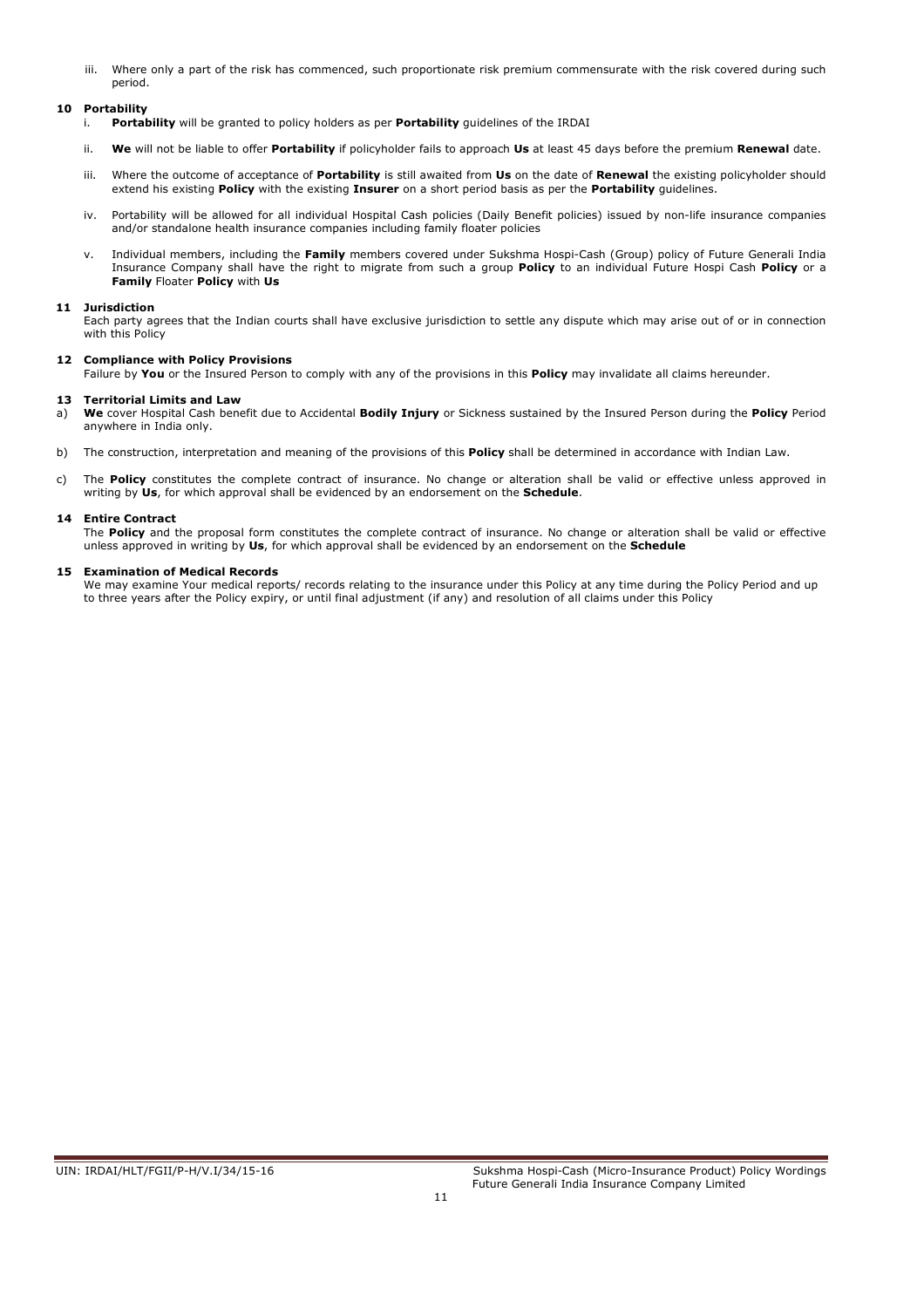# E. SCHEDULE OF BENEFITS

# Plans A, B, C, D, E, F G, H, I, J can be offered for different options 5 days/ 10 days/ 15 days/ 20 days/ 25 days

| <b>Benefits</b>                                          |                          | <b>Plans</b>                                                                                                                                 |          |     |                 |      |      |          |      |      |      |
|----------------------------------------------------------|--------------------------|----------------------------------------------------------------------------------------------------------------------------------------------|----------|-----|-----------------|------|------|----------|------|------|------|
|                                                          |                          | A                                                                                                                                            | в        |     | D               | Е    |      | G        | н    |      |      |
|                                                          |                          | 100                                                                                                                                          | 200      | 300 | 400             | 500  | 600  | 700      | 800  | 900  | 1000 |
|                                                          |                          | 200                                                                                                                                          | 400      | 600 | 800             | 1000 | 1200 | 1400     | 1600 | 1800 | 2000 |
| for each hospitalization and maximum up to 5 days during |                          |                                                                                                                                              |          |     |                 |      |      |          |      |      |      |
| the policy period                                        |                          |                                                                                                                                              |          |     |                 |      |      |          |      |      |      |
|                                                          |                          |                                                                                                                                              |          |     |                 |      |      |          |      |      |      |
| Deductible                                               |                          | 1 day/ 2 days/ 3 days as opted                                                                                                               |          |     |                 |      |      |          |      |      |      |
| with 9 months waiting period<br><b>Maternity Benefit</b> |                          |                                                                                                                                              | Optional |     |                 |      |      |          |      |      |      |
| <b>Expenses Cover</b><br>without 9 months waiting period |                          |                                                                                                                                              | Optional |     |                 |      |      |          |      |      |      |
|                                                          |                          |                                                                                                                                              |          |     |                 |      |      |          |      |      |      |
|                                                          | <b>Optional Benefits</b> | Daily Hospital Cash (in INR), maximum up to 5 days<br>Daily ICU Cash (in INR), subject to maximum up to 5 days<br>Pre-Existing Disease Cover |          |     | Option - 5 Days |      |      | Optional |      |      |      |

|     | Option - 10 Days                                          |                                                          |                                |          |          |     |      |      |      |      |      |      |  |
|-----|-----------------------------------------------------------|----------------------------------------------------------|--------------------------------|----------|----------|-----|------|------|------|------|------|------|--|
| Sno | <b>Benefits</b>                                           | <b>Plans</b>                                             |                                |          |          |     |      |      |      |      |      |      |  |
|     |                                                           |                                                          | A                              | в        | ◡        | D   | Е    |      | G    | н    |      |      |  |
|     |                                                           | Daily Hospital Cash (in INR), maximum up to 10 days      | 100                            | 200      | 300      | 400 | 500  | 600  | 700  | 800  | 900  | 1000 |  |
|     |                                                           | Daily ICU Cash (in INR), subject to maximum up to 5 days | 200                            | 400      | 600      | 800 | 1000 | 1200 | 1400 | 1600 | 1800 | 2000 |  |
|     | for each hospitalization and maximum up to 10 days during |                                                          |                                |          |          |     |      |      |      |      |      |      |  |
|     | the policy period                                         |                                                          |                                |          |          |     |      |      |      |      |      |      |  |
|     | <b>Optional Benefits</b>                                  |                                                          |                                |          |          |     |      |      |      |      |      |      |  |
|     | Deductible                                                |                                                          | 1 day/ 2 days/ 3 days as opted |          |          |     |      |      |      |      |      |      |  |
| 4   | <b>Maternity Benefit</b>                                  | with 9 months waiting period                             |                                |          | Optional |     |      |      |      |      |      |      |  |
|     | <b>Expenses Cover</b><br>without 9 months waiting period  |                                                          |                                | Optional |          |     |      |      |      |      |      |      |  |
|     | Pre-Existing Disease Cover                                |                                                          | Optional                       |          |          |     |      |      |      |      |      |      |  |

|                | Option - 15 Days                                                                                                                            |                                                     |                                |          |      |      |      |          |      |      |      |      |
|----------------|---------------------------------------------------------------------------------------------------------------------------------------------|-----------------------------------------------------|--------------------------------|----------|------|------|------|----------|------|------|------|------|
| Sno            | <b>Benefits</b>                                                                                                                             |                                                     | <b>Plans</b>                   |          |      |      |      |          |      |      |      |      |
|                |                                                                                                                                             |                                                     |                                |          | c    | D    | Е    |          | G    | н    |      |      |
|                |                                                                                                                                             | Daily Hospital Cash (in INR), maximum up to 15 days | 100                            | 200      | 300  | 400  | 500  | 600      | 700  | 800  | 900  | 1000 |
|                | Daily ICU Cash (in INR), subject to maximum up to 10<br>days for each hospitalization and maximum up to 10<br>days during the policy period |                                                     | 200                            | 400      | 600  | 800  | 1000 | 1200     | 1400 | 1600 | 1800 | 2000 |
|                | <b>Optional Benefits</b>                                                                                                                    |                                                     |                                |          |      |      |      |          |      |      |      |      |
|                | Deductible                                                                                                                                  |                                                     | 1 day/ 2 days/ 3 days as opted |          |      |      |      |          |      |      |      |      |
| $\overline{4}$ | Convalescence Benefit, Fixed amount (in INR) beyond<br>10 consecutive days will be payable once per<br>Hospitalisation event                |                                                     | 1000                           | 1000     | 1000 | 1000 | 1500 | 1500     | 1500 | 2000 | 2000 | 2000 |
| 5.             | <b>Maternity Benefit</b>                                                                                                                    | with 9 months waiting period                        | Optional                       |          |      |      |      |          |      |      |      |      |
|                | <b>Expenses Cover</b><br>without 9 months waiting period                                                                                    |                                                     |                                | Optional |      |      |      |          |      |      |      |      |
|                | Pre-Existing Disease Cover                                                                                                                  |                                                     |                                |          |      |      |      | Optional |      |      |      |      |

|                          | Option - 20 days                                         |                                                      |                              |          |      |      |      |          |      |      |      |      |
|--------------------------|----------------------------------------------------------|------------------------------------------------------|------------------------------|----------|------|------|------|----------|------|------|------|------|
| Sno                      | <b>Benefits</b>                                          |                                                      | <b>Plans</b>                 |          |      |      |      |          |      |      |      |      |
|                          |                                                          |                                                      |                              | в        | C    | D    | Е    | F        | G    | н    |      |      |
|                          |                                                          | Daily Hospital Cash (in INR), maximum up to 20 days  | 100                          | 200      | 300  | 400  | 500  | 600      | 700  | 800  | 900  | 1000 |
| $\mathcal{P}$            |                                                          | Daily ICU Cash (in INR), subject to maximum up to 10 | 200                          | 400      | 600  | 800  | 1000 | 1200     | 1400 | 1600 | 1800 | 2000 |
|                          |                                                          | days for each hospitalization and maximum up to 20   |                              |          |      |      |      |          |      |      |      |      |
|                          | days during the policy period                            |                                                      |                              |          |      |      |      |          |      |      |      |      |
| <b>Optional Benefits</b> |                                                          |                                                      |                              |          |      |      |      |          |      |      |      |      |
|                          | Deductible                                               |                                                      | day/ 2 days/ 3 days as opted |          |      |      |      |          |      |      |      |      |
| $\overline{4}$           |                                                          | Convalescence Benefit, Fixed amount (in INR) beyond  | 1000                         | 1000     | 1000 | 1000 | 1500 | 1500     | 1500 | 2000 | 2000 | 2000 |
|                          |                                                          | 10 consecutive days will be payable once per         |                              |          |      |      |      |          |      |      |      |      |
|                          | Hospitalisation event                                    |                                                      |                              |          |      |      |      |          |      |      |      |      |
| 5.                       | <b>Maternity Benefit</b>                                 | with 9 months waiting period                         |                              |          |      |      |      | Optional |      |      |      |      |
|                          | <b>Expenses Cover</b><br>without 9 months waiting period |                                                      |                              | Optional |      |      |      |          |      |      |      |      |
| 6                        | Pre-Existing Disease Cover                               |                                                      |                              |          |      |      |      | Optional |      |      |      |      |

|     |                                                                                                                              |                                                                                                            |                                | Option -25 days |      |      |      |          |      |      |      |      |
|-----|------------------------------------------------------------------------------------------------------------------------------|------------------------------------------------------------------------------------------------------------|--------------------------------|-----------------|------|------|------|----------|------|------|------|------|
| Sno | <b>Benefits</b>                                                                                                              | <b>Plans</b>                                                                                               |                                |                 |      |      |      |          |      |      |      |      |
|     |                                                                                                                              |                                                                                                            | A                              | в               | C    | D    | Е    | F        | G    | н    |      |      |
|     |                                                                                                                              | Daily Hospital Cash (in INR), maximum up to 25 days                                                        | 100                            | 200             | 300  | 400  | 500  | 600      | 700  | 800  | 900  | 1000 |
|     |                                                                                                                              | Daily ICU Cash (in INR), subject to maximum up to 10<br>days for each hospitalization and maximum up to 20 | 200                            | 400             | 600  | 800  | 1000 | 1200     | 1400 | 1600 | 1800 | 2000 |
|     | days during the policy period                                                                                                |                                                                                                            |                                |                 |      |      |      |          |      |      |      |      |
|     | <b>Optional Benefits</b>                                                                                                     |                                                                                                            |                                |                 |      |      |      |          |      |      |      |      |
| 3   | Deductible                                                                                                                   |                                                                                                            | 1 day/ 2 days/ 3 days as opted |                 |      |      |      |          |      |      |      |      |
| 4   | Convalescence Benefit, Fixed amount (in INR) beyond<br>10 consecutive days will be payable once per<br>Hospitalisation event |                                                                                                            | 1000                           | 1000            | 1000 | 1000 | 1500 | 1500     | 1500 | 2000 | 2000 | 2000 |
| 5.  | <b>Maternity Benefit</b>                                                                                                     | with 9 months waiting period                                                                               |                                |                 |      |      |      | Optional |      |      |      |      |
|     | <b>Expenses Cover</b>                                                                                                        | without 9 months waiting period                                                                            | Optional                       |                 |      |      |      |          |      |      |      |      |
| -6  | Pre-Existing Disease Cover                                                                                                   |                                                                                                            |                                |                 |      |      |      | Optional |      |      |      |      |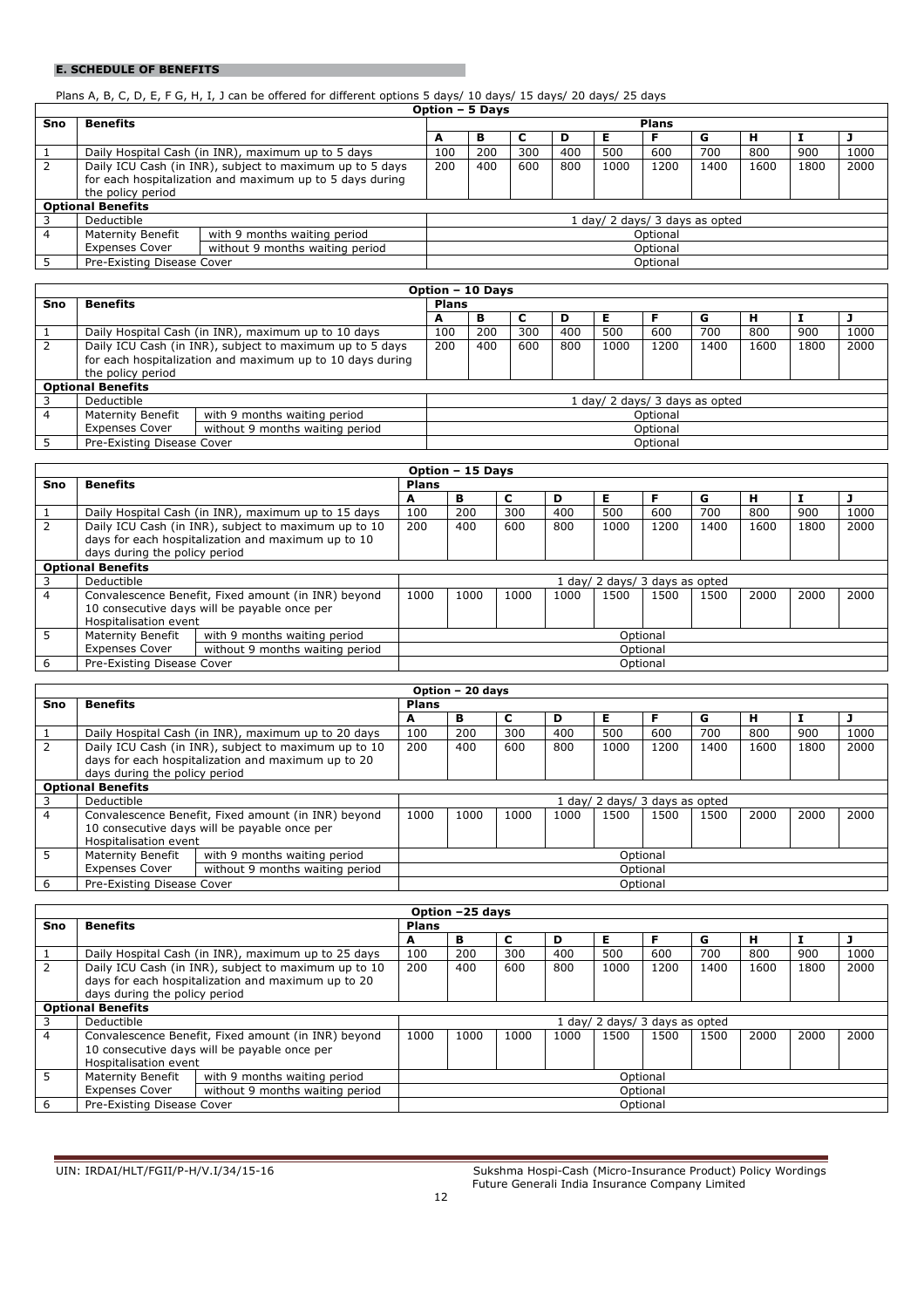- a) In case of Sec I (Daily Hospital Cash) and II (Daily ICU Cash) the maximum benefits would however be restricted to 5 days / 10 days / 15 days/ 20 days/25 days as per the plan opted for each Hospitalisation or all Hospitalisations during the Policy period.
- b) In case the Hospitalisation exceeds the maximum stipulated under Sec I (Daily Hospital Cash) as per the selected plan while adjudicating any claim the benefits under ICU would have precedence over non ICU Hospitalisation.
- c) In case the Hospitalisation in ICU exceeds the per Hospitalisation maximum limit of 5 days/ 10 days or the per Policy period limit of 5 days/ 10 days/ 20 days (as per the plan opted), the remaining period of **Hospitalisation** in ICU will be paid as per non ICU **Hospitalisation** benefits subject to the overall Policy maximum of 5 days / 10 days /15 days/ 20 days/ 25 days

# d) For Family Floater cover:

- The maximum number of days of **Hospitalisation** as mentioned in the **Schedule** would float over all members of each Family under the Policy
- In the event of more than one Family member being hospitalised at the same time, the number of days each member has been hospitalised would be added, and the maximum allowable for the whole Family would be restricted to the number of days as mentioned in the Schedule (maximum number of days would float over the Family) under the Policy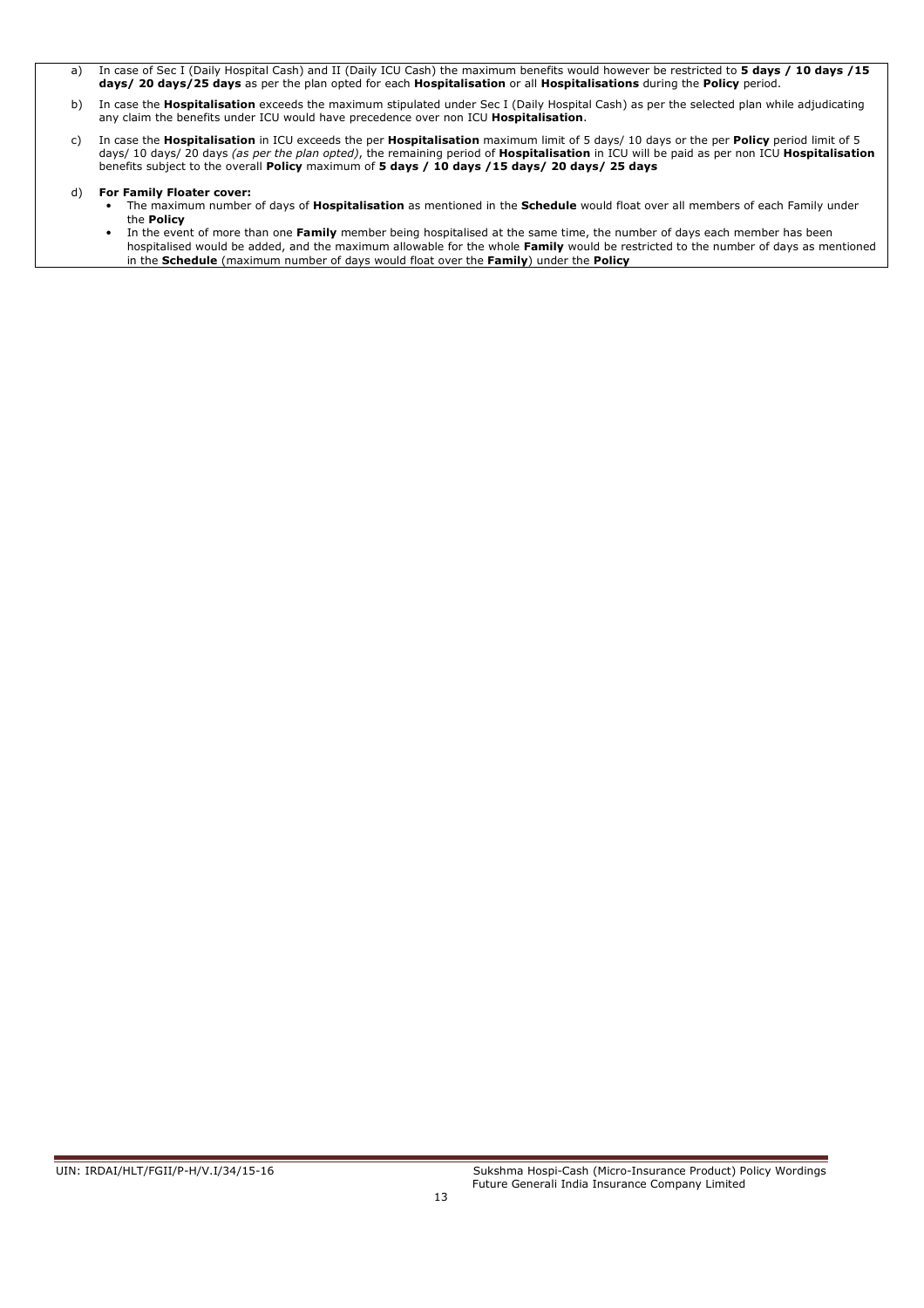

# Dear Customer,

i<br>I

At Future Generali we are committed to provide "Exceptional Customer-Experience" that you remember and return to fondly. We encourage you to read your policy & schedule carefully. We want to make sure the plan is working for you and welcome your feedback.

# What Constitutes a Grievance?

A "Grievance/Complaint" is defined as any communication that expresses dissatisfaction about an action or lack of action, about the standard service/deficiency of service from Future Generali or its intermediary or asks for remedial action.

# If you have a complaint or grievance you may reach us through the following avenues:

|                                    |                           | 1800-220-233 /                                                                            | Email               | <b>Email</b> | Fgcare@futuregenerali.in |  |  |  |  |
|------------------------------------|---------------------------|-------------------------------------------------------------------------------------------|---------------------|--------------|--------------------------|--|--|--|--|
| HELP                               | Help - Lines              | 1860-500-3333 /<br>022-67837800                                                           | <b>WAS LOS VOID</b> | Website      | www.futuregenerali.in    |  |  |  |  |
| <b>LANDER</b><br><b>TOUL TIGHT</b> | <b>GRO at each Branch</b> | Walk-in to any of our branches and request to meet the Grievance Redressal Officer (GRO). |                     |              |                          |  |  |  |  |

What can I expect after logging a Grievance?

- We will acknowledge receipt of your concern within 3 business days.
- Within 2 weeks of receiving your grievance, we shall revert to you the final resolution.
- We shall regard the complaint as closed if we do not receive a reply within 8 weeks from the date of receipt of response.

# How do I escalate?

# •You can write directly to our Customer Service Cell at our Head office::

|  | <b>Customer Service Cell</b> | Customer Service Cell, Future Generali India Insurance Company Ltd.<br>Corporate & Registered Office: - 6th Floor, Tower 3, Indiabulls Finance Center,<br>Senapati Bapat Marg, Elphinstone Road, Mumbai - 400013<br>Please send your complaint in writing. You can use the complaint form, annexed with your policy.<br>Kindly guote your policy number in all communication with us. This will help us to deal with the matter<br>faster. |
|--|------------------------------|--------------------------------------------------------------------------------------------------------------------------------------------------------------------------------------------------------------------------------------------------------------------------------------------------------------------------------------------------------------------------------------------------------------------------------------------|
|--|------------------------------|--------------------------------------------------------------------------------------------------------------------------------------------------------------------------------------------------------------------------------------------------------------------------------------------------------------------------------------------------------------------------------------------------------------------------------------------|

# What should I do, if I face difficulty in registering a grievance?

While we constantly endeavor to promptly register, acknowledge & resolve your grievance, if you feel that you are experiencing difficulty in registering your complaint, you may register your complaint through the IRDA (Insurance Regulatory and Development Authority).

# • CALL CENTER: TOLL FREE NUMBER (155255).

• REGISTER YOUR COMPLAINT ONLINE AT: HTTP://WWW.IGMS.IRDA.GOV.IN/

# Insurance Ombudsman:

If you are still dissatisfied with the resolution provided, you may opt to approach the office of Insurance Ombudsman, provided the same is under their purview. The quidelines for taking up a complaint with the Insurance Ombudsman, along with their addresses are available on the consumer education website of the IRDA. http://www.policyholder.gov.in/Ombudsman.aspx

For ease of reference, the list of Insurance Ombudsmen offices is as mentioned below.

| Office of the<br>Ombudsman | <b>Contact Details</b>                                                                                                                                                                                                                                   | Areas of Jurisdiction                                                                    |
|----------------------------|----------------------------------------------------------------------------------------------------------------------------------------------------------------------------------------------------------------------------------------------------------|------------------------------------------------------------------------------------------|
| <b>AHMEDABAD</b>           | Insurance Ombudsman Office of the Insurance Ombudsman<br>2nd Floor, Ambica House, Nr. C.U.Shah College, 5, Navyug Colony, Ashram<br>Road, AHMEDABAD - 380 014<br>Tel: 079-27545441/27546139 Fax: 079-27546142 E-mail:<br>bimalokpal.ahmedabad@gbic.co.in | Gujarat, UT of Dadra & Nagar Haveli, Daman and Diu                                       |
| <b>BENGALURU</b>           | Insurance Ombudsman Office of the Insurance Ombudsman<br>24th Main Road, Jeevan Soudha Bldg, JP Nagar, 1st Phase, Ground Floor<br>Bengaluru - 560 025. Tel.: 080-26652049/266520 E-mail:<br>bimalokpal.bengaluru@gbic.co.in                              | Karnataka                                                                                |
| <b>BHOPAL</b>              | Insurance Ombudsman Office of the Insurance Ombudsman<br>Janak Vihar Complex, 2nd Floor, 6, Malviya Nagar, Opp. Airtel, Near New<br>Market, BHOPAL - 462 023<br>Tel: 0755-2569201/9202 Fax: 0755-2769203 E-mail:<br>bimalokpalbhopal@airtelmail.in       | Madhya Pradesh & Chhattisgarh                                                            |
| <b>BHUBANESHWAR</b>        | Insurance Ombudsman Office of the Insurance Ombudsman<br>62, Forest Park, BHUBANESHWAR - 751 009<br>Tel: 0674-2596455/2596003 Fax: 0674-2596429 E-mail:<br>bimalokpal.bhubaneswar@gbic.co.in                                                             | Orissa                                                                                   |
| <b>CHANDIGARH</b>          | Insurance Ombudsman Office of the Insurance Ombudsman<br>S.C.O. No.101 - 103, 2nd Floor, Batra Building, Sector 17-D,<br>CHANDIGARH - 160 017<br>Tel: 0172-2706468/2705861 Fax: 0172-2708274 E-mail:<br>bimalokpal.chandigarh@gbic.co.in                 | Punjab, Haryana, Himachal Pradesh, Jammu &<br>Kashmir, UT of Chandigarh                  |
| <b>CHENNAI</b>             | Insurance Ombudsman Office of the Insurance Ombudsman<br>Fatima Akhtar Court, 4th Floor, 453 (old 312), Anna Salai, Teynampet,<br><b>CHENNAI - 600 018</b><br>Tel: 044-24333668 /5284 Fax: 044-24333664 E-mail:<br>bimalokpal.chennai@qbic.co.in         | Tamilnadu, UT- Pondicherry<br>Town and Karaikal<br>(which are part of UT of Pondicherry) |

UIN: IRDAI/HLT/FGII/P-H/V.I/34/15-16 Sukshma Hospi-Cash (Micro-Insurance Product) Policy Wordings Future Generali India Insurance Company Limited